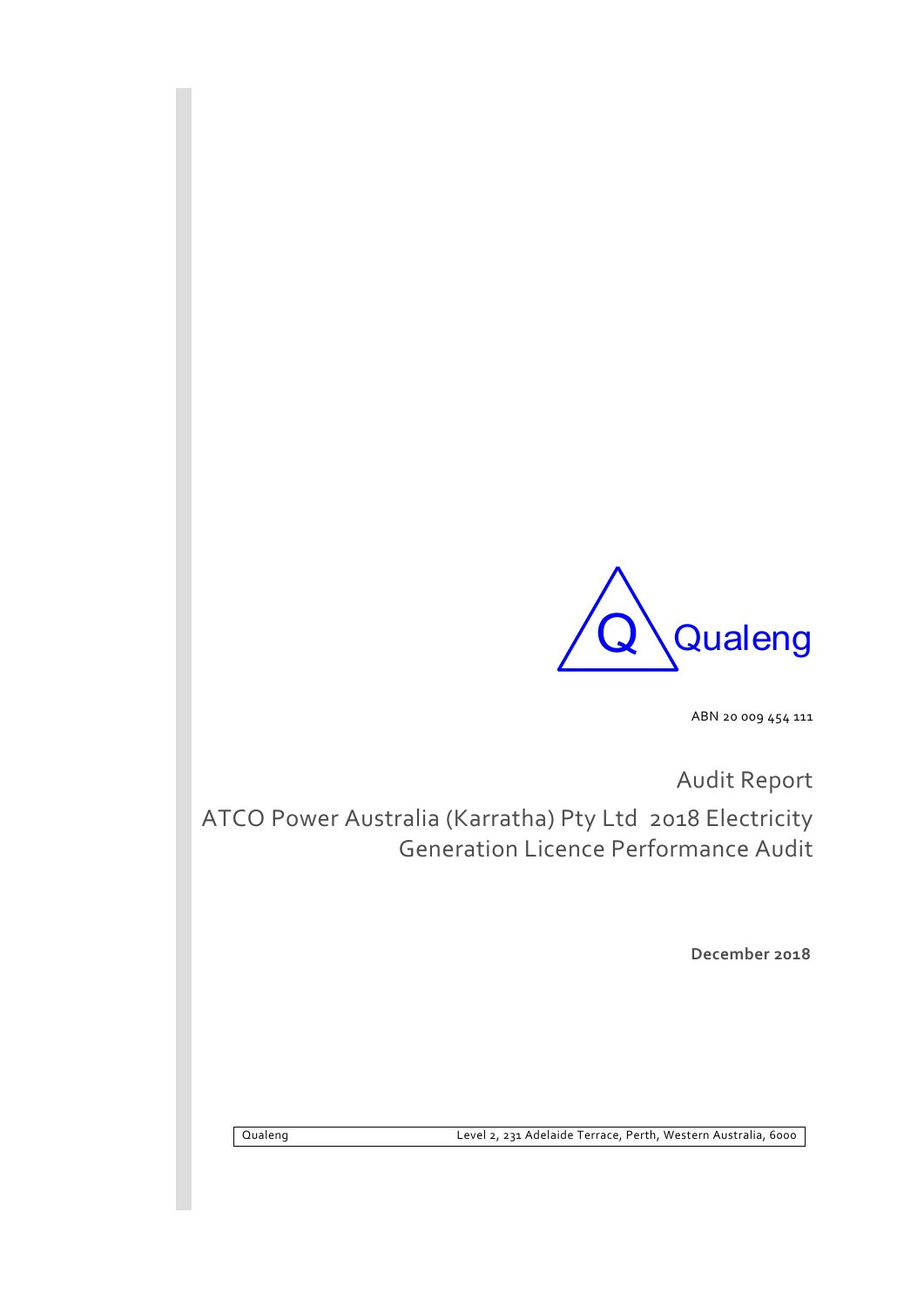

# Executive Summary

ATCO Power Australia (Karratha) Pty Ltd (APAK or the licensee) holds an Electricity Generation Licence (EGL21) issued by the Economic Regulation Authority (the ERA) under Sections 7 and 15 of the Electricity Industry Act 2004 (WA) (the Act). The licence enables APAK to construct and operate power generating facilities in accordance with the licence conditions.

Sections 13 of the Act require APAK to provide the Authority with a report by an independent expert on the measures taken by the licensee to meet the performance criteria specified in the licence. In September 2018 APAK commissioned Qualeng to carry out the performance audit of their licence compliance (the audit) for the period 1 September 2014 to 31 August 2018. The audit has been conducted and this report prepared in accordance with the "ERA's Audit and Review Guidelines: Electricity and Gas Licences (April 2014)" (the guidelines).

### **THE ASSETS**

The licence has been granted for an area located at Lot 1996 Stovehill road, Stove Hill, Karratha, Western Australia. The Karratha Power Station generating assets consist of two GE LM 6000 PD Sprint Gas Turbine Generators (GTG) supplied by General Electrics, plus auxiliary systems including the GTG Sprint water injection systems, evaporative cooling systems, a black start facility and a compressed air system. The Power Station includes the control building, workshop and spare parts store, water treatment plant and storage tanks, a natural gas supply system including heating and gas conditioning, a fire protection system, a waste water, oil and chemical disposal facility, and an evaporation pond. The nameplate power capacity of the station is 96 MW.

APAK manages the operation and maintenance of the assets however Horizon



Page 2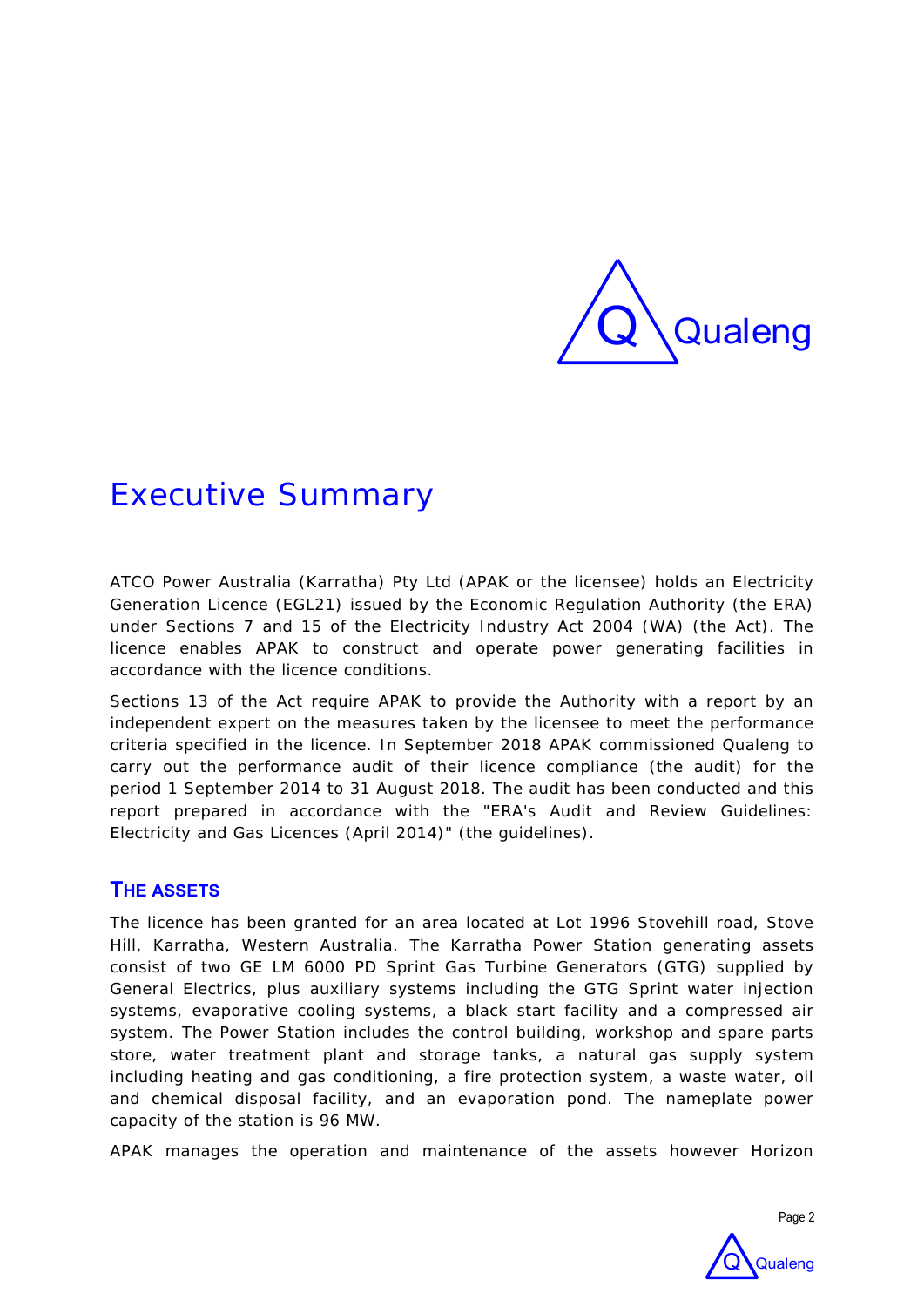Power, the single customer, operates the GTGs once start up and synchronization are achieved.

### **THE REPORT**

The report includes:

- (i) a summary of the objectives, the scope of the task and details of this audit;
- (ii) key findings and recommendations from this audit.

Separately, a post audit implementation plan has been prepared by the licensee listing the audit recommendations that require responses and actions by the licensee. The plan does not form part of the report and is provided separately to complete the documentation.

### **LICENSEE'S RESPONSE TO PREVIOUS AUDIT RECOMMENDATIONS**

The previous audit report covered the period 1 September 2011 to 31 August 2014. The report made one recommendation. The recommendation was closed during this audit period.

### **SUMMARY OF ISSUES AND RECOMMENDATIONS, PERFORMANCE AUDIT**

Throughout the audit the licensee's attitude towards compliance was positive and cooperative.

On completion of the performance audit the auditor has found that ATCO Power Australia (Karratha) Pty Ltd's operation was in compliance with the licence conditions, there was one finding that resulted in one Opportunity for Improvement.

The Performance Audit summary of issues and recommendations is listed in Table 1.

|                      | Table of Current Audit Non Compliances/Recommendations                                                                                                                                                                                                                                                                                                                                                                          |                                                                                                                                                                                                                                                                    |
|----------------------|---------------------------------------------------------------------------------------------------------------------------------------------------------------------------------------------------------------------------------------------------------------------------------------------------------------------------------------------------------------------------------------------------------------------------------|--------------------------------------------------------------------------------------------------------------------------------------------------------------------------------------------------------------------------------------------------------------------|
| Reference<br>No/Year | Non Compliance/Controls Improvement<br>(Rating / Legislative Obligation / Details of Non<br>Compliance or inadequacy of controls)                                                                                                                                                                                                                                                                                               | <b>Auditors' Recommendations</b>                                                                                                                                                                                                                                   |
| 1/2018               | <sub>R1</sub><br>Obligation ID 451<br>Electricity Industry Metering Code clause 7.2(1)<br>Code participants must use reasonable<br>endeavours to ensure that they can send and<br>receive a notice by post, facsimile and electronic<br>communication and must notify the network<br>operator of a telephone number for voice<br>communication in connection with the Code.<br>The communication protocol is out of date as the | <b>(OFI)</b> The Operating Protocol needs to be updated to<br>reflect the actual communication arrangements.<br>In the interim a temporary contact list should<br>be in place to formally record the<br>communication details and provide them to<br>the customer. |

#### **Table 1‐ Performance Audit non‐compliances and recommendations**

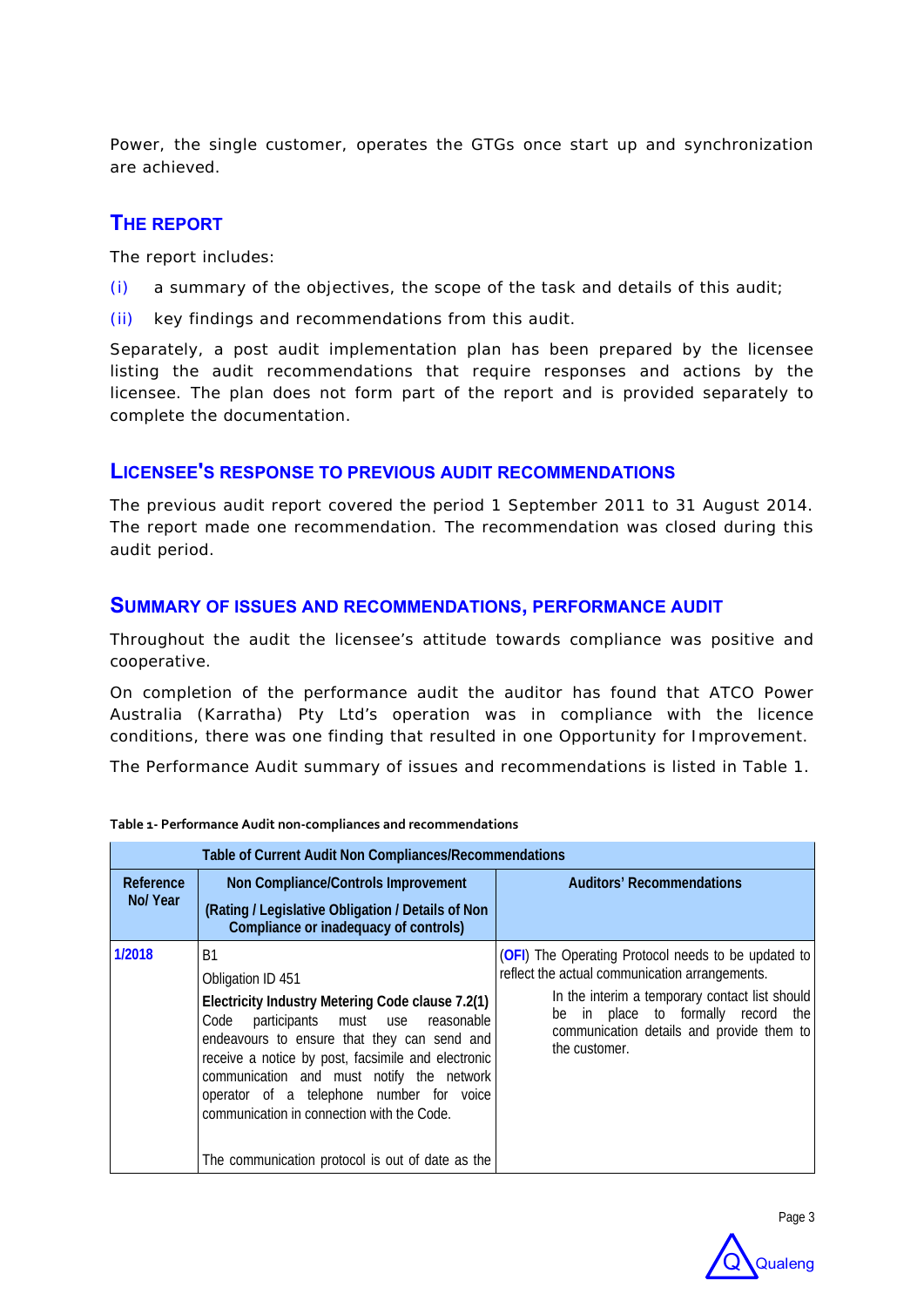|                      | Table of Current Audit Non Compliances/Recommendations                                                                                                                                                    |                                  |
|----------------------|-----------------------------------------------------------------------------------------------------------------------------------------------------------------------------------------------------------|----------------------------------|
| Reference<br>No/Year | Non Compliance/Controls Improvement<br>(Rating / Legislative Obligation / Details of Non<br>Compliance or inadequacy of controls)                                                                         | <b>Auditors' Recommendations</b> |
|                      | power station structure is now different, e.g. there<br>is no "Station Manager" however the document is<br>partly out of the licensee control as it is subject to a<br>combined update with the customer. |                                  |

### **AUDITOR'S OPINION, PERFORMANCE AUDIT**

On completion of the performance audit, after assessment and testing of the licensee's control environment, risk assessment process, information system, control activities and monitoring, the auditor has formed the opinion that, during the audit period of 1 September 2014 to 31 August 2018, ATCO Power Australia (Karratha) Pty Ltd's operation was in compliance with the licence conditions.

### **POST AUDIT ACTION PLAN**

The audit has resulted in one finding which has generated one Opportunity for Improvement that may require action by the licensee.

In accordance with the guidelines, as the single recommendation compliance rating is B1, the submission of a licensee's Post Audit Implementation Plan for 2018 is not mandatory. If a Post Audit Implementation Plan is submitted by the licensee, responses including actions, responsibilities and dates for completion are completed by the licensee.



Page 4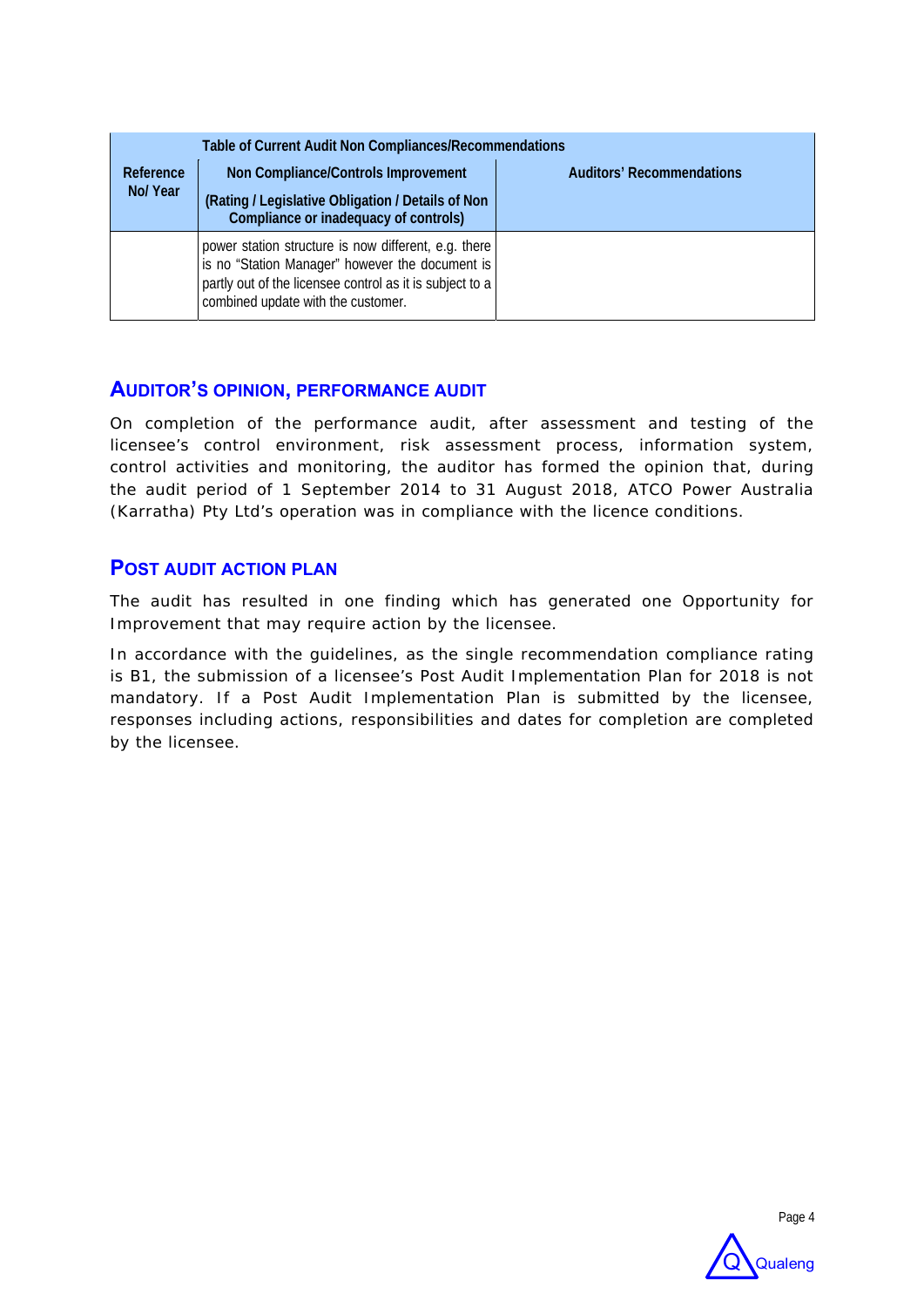

This report is an accurate representation of the findings and opinions of the auditors following the audit *of the client's conformance to nominated Licence conditions. The audit is reliant on evidence provided by* other parties and is subject to limitations due to the nature of the evidence available to the auditor, the *sampling process inherent in the audit process, the limitations of internal controls and the need to use* judgement in the assessment of evidence. On this basis Qualeng shall not be liable for loss or damage to *other parties due to their reliance on the information contained in this report or in its supporting documentation.*

*The Post Audit Implementation Plan is a document prepared by the licensee in response to the recommendations provided by the audit. As it represent the licensee's views and actions it does not form part of the audit.* 

| Approvals             |          |           |                                                                |      |  |  |  |  |  |
|-----------------------|----------|-----------|----------------------------------------------------------------|------|--|--|--|--|--|
| Representation   Name |          | Signature | Position                                                       | Date |  |  |  |  |  |
| Auditor:              | M Zammit |           | Lead Auditor / Projects   4 December 2018<br>Director, Qualeng |      |  |  |  |  |  |

| Ref:                                      | 71/1                |                                      |  |  |  |  |
|-------------------------------------------|---------------------|--------------------------------------|--|--|--|--|
|                                           | <b>Issue Status</b> |                                      |  |  |  |  |
| Description<br>Date<br><b>Issue</b><br>No |                     |                                      |  |  |  |  |
|                                           | 21 Nov 2018         | First formal Issue for review by ERA |  |  |  |  |
| $\overline{2}$                            | 4 Dec 2018          | Final Issue                          |  |  |  |  |
|                                           |                     |                                      |  |  |  |  |
|                                           |                     |                                      |  |  |  |  |
|                                           |                     |                                      |  |  |  |  |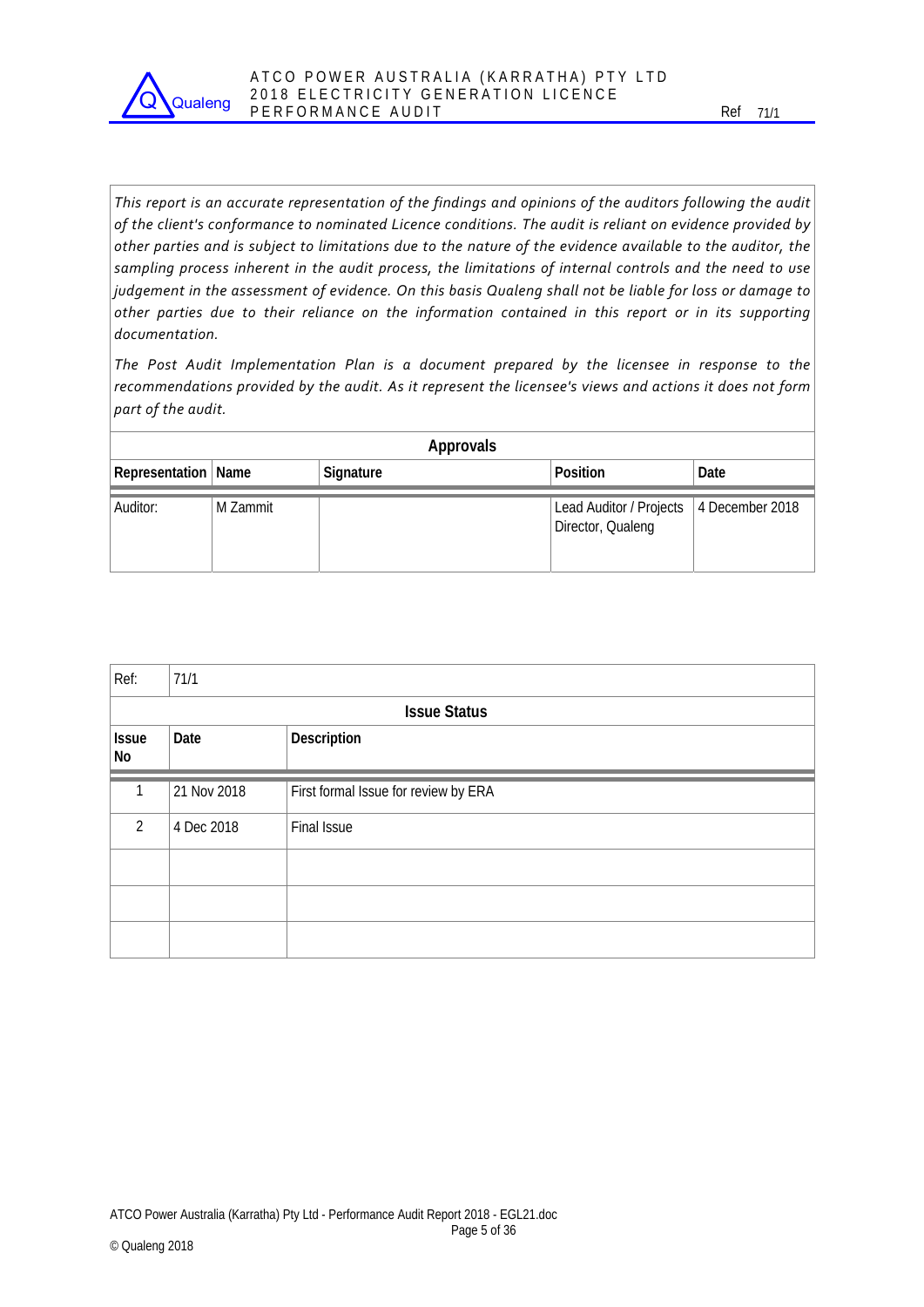

### **TABLE OF CONTENTS**

| <b>EXECUTIVE SUMMARY</b>                                     | $\overline{\mathbf{2}}$ |
|--------------------------------------------------------------|-------------------------|
| The assets                                                   | $\overline{2}$          |
| The report                                                   | 3                       |
| Licensee's response to previous audit recommendations        | 3                       |
| Summary of issues and recommendations, performance audit     | 3                       |
| Auditor's opinion, performance audit                         | 4                       |
| Post audit action plan                                       | 4                       |
| <b>TABLE OF CONTENTS</b>                                     | $6\phantom{1}6$         |
| <b>OBJECTIVES AND SCOPE OF AUDIT</b><br>1.                   | $\overline{\mathbf{7}}$ |
| 1.1<br>Background                                            | $\overline{7}$          |
| Objectives of audit<br>1.2                                   | 8                       |
| 1.3 Scope of audit                                           | 8                       |
| 1.3.1 Scope of Performance Audit                             | 8                       |
| Audit period<br>1.4                                          | 8                       |
| 1.5<br>Methodology of audit                                  | 8                       |
| Licensee's Representation<br>1.6                             | $\boldsymbol{9}$        |
| 1.7<br><b>Locations visited</b>                              | $\boldsymbol{9}$        |
| 1.8<br>Audit team                                            | 9                       |
| 1.9<br>Key documents and information                         | 9                       |
| 1.10 Limitations and qualifications                          | 9                       |
| 1.11 Abbreviations                                           | 10                      |
| <b>KEY FINDINGS AND RECOMMENDATIONS</b><br>$\overline{2}$    | 12                      |
| Licensee's response to previous audit recommendations<br>2.1 | 12                      |
| Summary of audit<br>2.2 <sub>2</sub>                         | 14                      |
| 2.2.1 Performance Audit Compliance Summary                   | 14                      |
| 2.3 Observations and findings                                | 17                      |
| 2.3.1 Performance audit findings and observations            | 18                      |
| <b>CHANGES TO THE LICENCE</b><br>3                           | 32                      |
| <b>RECOMMENDATIONS</b><br>4                                  | 32                      |
| Current audit non-compliances and recommendations<br>4.1     | 32                      |
| POST AUDIT IMPLEMENTATION PLAN<br>5                          | 33                      |
| <b>APPENDIX A - DOCUMENTATION REVIEWED</b>                   | 34                      |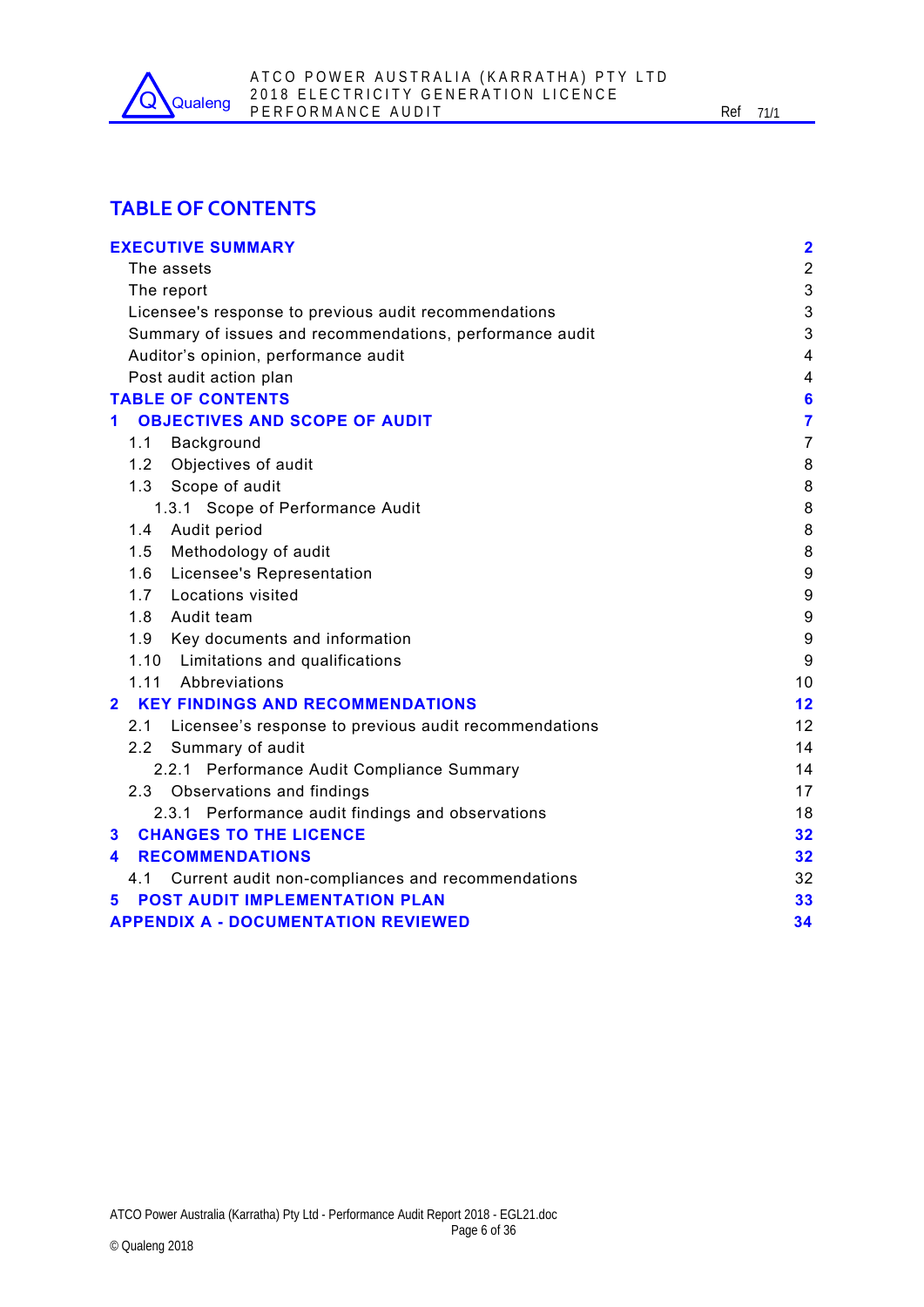

## **1 OBJECTIVES AND SCOPE OF AUDIT**

### **1.1 BACKGROUND**

ATCO Power Australia (Karratha) Pty Ltd (APAK or the licensee) generates and supplies electricity to the North West Interconnected System (NWIS) in Western Australia under the EGL21 Electricity Generation licence (the licence) granted by the Economic Regulation Authority (the ERA) on 19 December 2008 (the Licence was at Version 4, 1 July 2018 at the end of the audit period but was updated to version  $\varsigma$  later).

The licence has been issued under Sections 7 and 15 of the Electricity Industry Act 2004 (WA) (the Act) and enables the licensee to construct and operate generating works or operate existing generating works in accordance with the licence terms and conditions.

The licence has been granted for an area located at Lot 1996 Stovehill road, Stove Hill, Karratha, Western Australia. The generating assets consist of:

- two GE LM 6000 PD Sprint Gas Turbine Generators (GTG) supplied by General Electrics, plus auxiliary systems including:
- the GTG Sprint water injection systems;
- **e** evaporative cooling systems;
- a black start facility; and
- a compressed air system.

In addition the Karratha Power Station (KPS) includes:

- the control building, workshop and spare parts store;
- water supply and water treatment plant (WTP) including 2 bulk caustic and acidic tanks and storage tanks;
- a natural gas supply system including heating and gas conditioning;
- a fire protection system;
- a waste water, oil and chemical disposal facility;
- an evaporation pond.

The power station is connected to Horizon Power NWIS grid.

Under section 13 of the Act APAK's systems are subject to independent performance audits at 24 month intervals or some other period as decided by the ERA. The performance audit is an audit of the effectiveness of measures taken by the licensee to meet the performance criteria specified in the licence.

Qualeng has been engaged by APAK to conduct the performance audit (the audit) for the period 1 September 2014 to 31 August 2018. The audit has been conducted and this report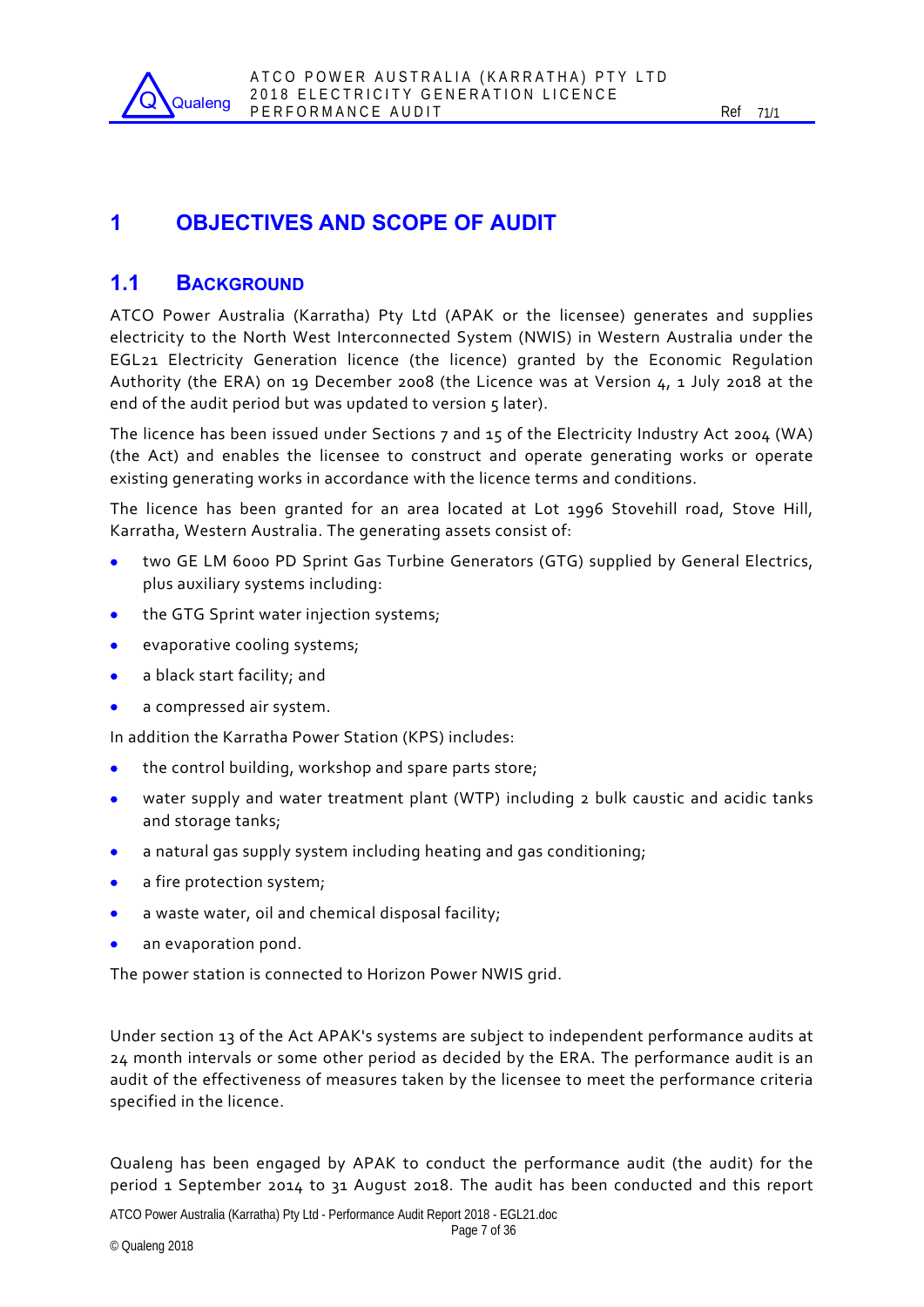prepared in accordance with the "ERA's Audit and Review Guidelines: Electricity and Gas Licences (April 2014)" (the guidelines).

### **1.2 OBJECTIVES OF AUDIT**

**Qualeng** 

The purpose of the performance audit is to:

 *Assess the effectiveness of measures taken by the licensee to meet the obligations of the performance and quality standards referred to in the licence.*

### **1.3 SCOPE OF AUDIT**

### **1.3.1 Scope of Performance Audit**

The scope of the performance audit is to audit the systems and the processes to assess their effectiveness in ensuring compliance with the standards, outputs and outcomes required by the licence, in detail:

- Assess the effectiveness of systems and procedures and the adequacy of internal controls;
- Consider performance against standards prescribed in the licence;
- **Provide assurance of compliance to systems and procedures, existence of control and** system outputs / records;
- Verify completeness and accuracy of performance reporting to the ERA;
- Verify compliance with any individual licence conditions.

Key documentation examined by the auditors is listed in Appendix A.

### **1.4 AUDIT PERIOD**

The audit covers the period between 1 September 2014 to 31 August 2018. The audit was carried out between September and November 2018.

### **1.5 METHODOLOGY OF AUDIT**

The audit followed the methodology defined in the ERA's guidelines including:

- Review of documentation;
- Preparation of the audit plan, risk assessment and system analysis;
- Fieldwork including the document review and meetings;
- Reporting.

These activities were supported by additional investigations to further clarify aspects of the procedures.

The audit plan was prepared outlining the objectives, scope, risk assessment, system analysis, fieldwork plan, the report structure, key contacts and auditing staff.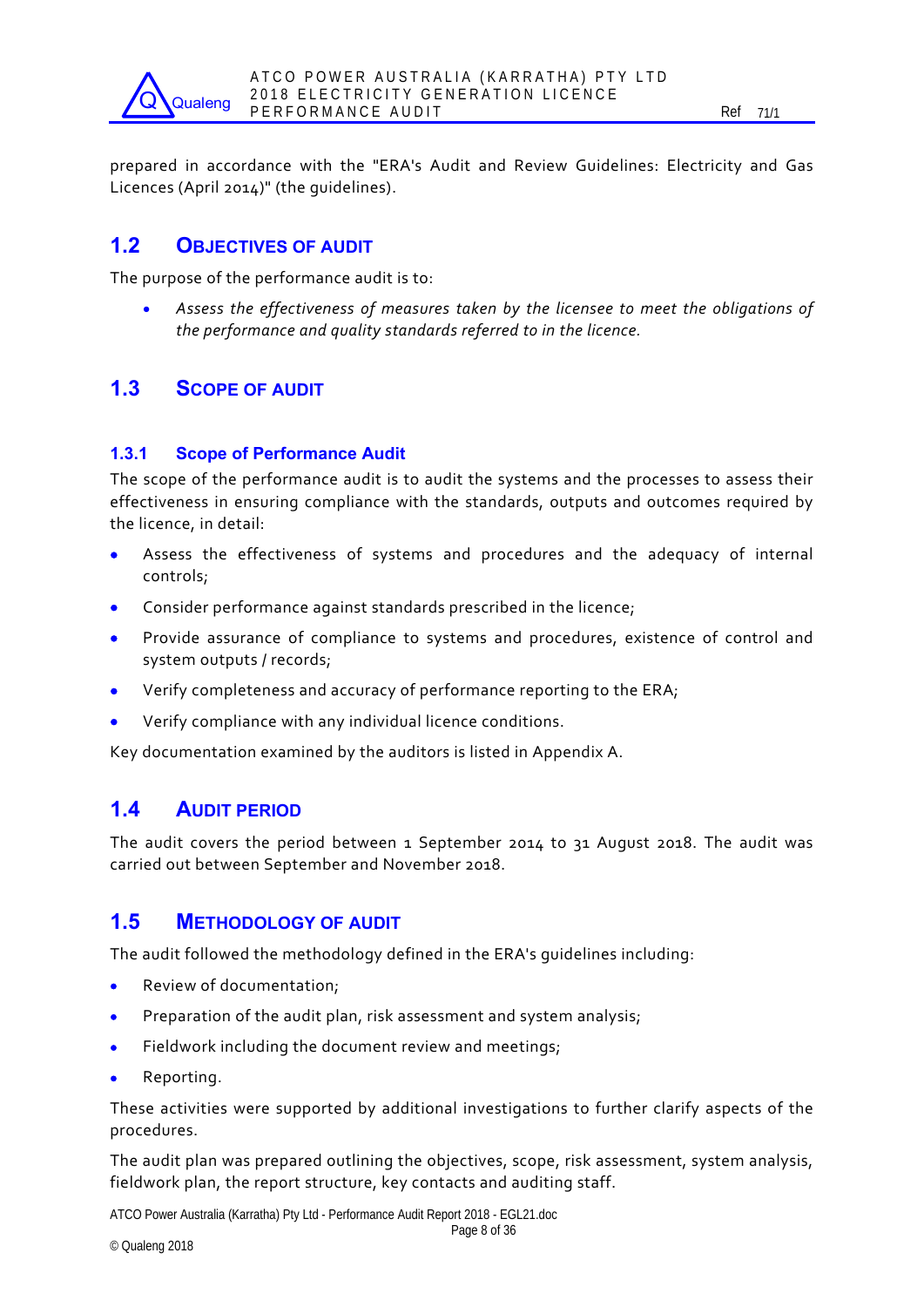

The audit adopted a risk based approach where a preliminary risk and materiality assessment was carried out. The risks resulting from lack of controls (inherent risks) and the strength of existing controls to mitigate the inherent risks were rated and audit priority assigned based on the above. Tests were also defined for each licence condition to assess the compliance and effectiveness of the current process.

### **1.6 LICENSEE'S REPRESENTATION**

Licensee representatives that participated in the audit meetings or were requested to clarify aspects of the licensee's operation were:

at Perth head office and Karratha Power Station:

- Anton Beets, Manager, Governance and Compliance, main ATCO representative;
- Chris Jeffries, Senior Manager Operations & Engineering;
- Travis Graham, Station Supervisor Karratha.

### **1.7 LOCATIONS VISITED**

The following facilities were visited during the audit:

- APAK head office, Mills St, Perth
- APAK Karratha Power Station site.

### **1.8 AUDIT TEAM**

A summary of the auditing resources utilised in the performance of the audit is listed below.

| ltem | Resource      | <b>Description</b>                              | Hours |
|------|---------------|-------------------------------------------------|-------|
|      | l M Zammit    | Project Director and Lead Auditor               | 40    |
|      | S Campbell    | Senior Engineer, Document Reviewer and Verifier |       |
|      | Support staff | Document control                                | -     |

### **1.9 KEY DOCUMENTS AND INFORMATION**

Main documents accessed by the auditors are listed in Appendix A.

### **1.10 LIMITATIONS AND QUALIFICATIONS**

An audit provides a reasonable level of assurance on the effectiveness of control procedures, however there are limitations due to the nature of the evidence available to the auditor, the sampling process inherent in checking the evidence, the limitations of internal controls and the need to use judgement in the assessment of evidence.

As noted above, due to the sampling process, the nature of the evidence available to the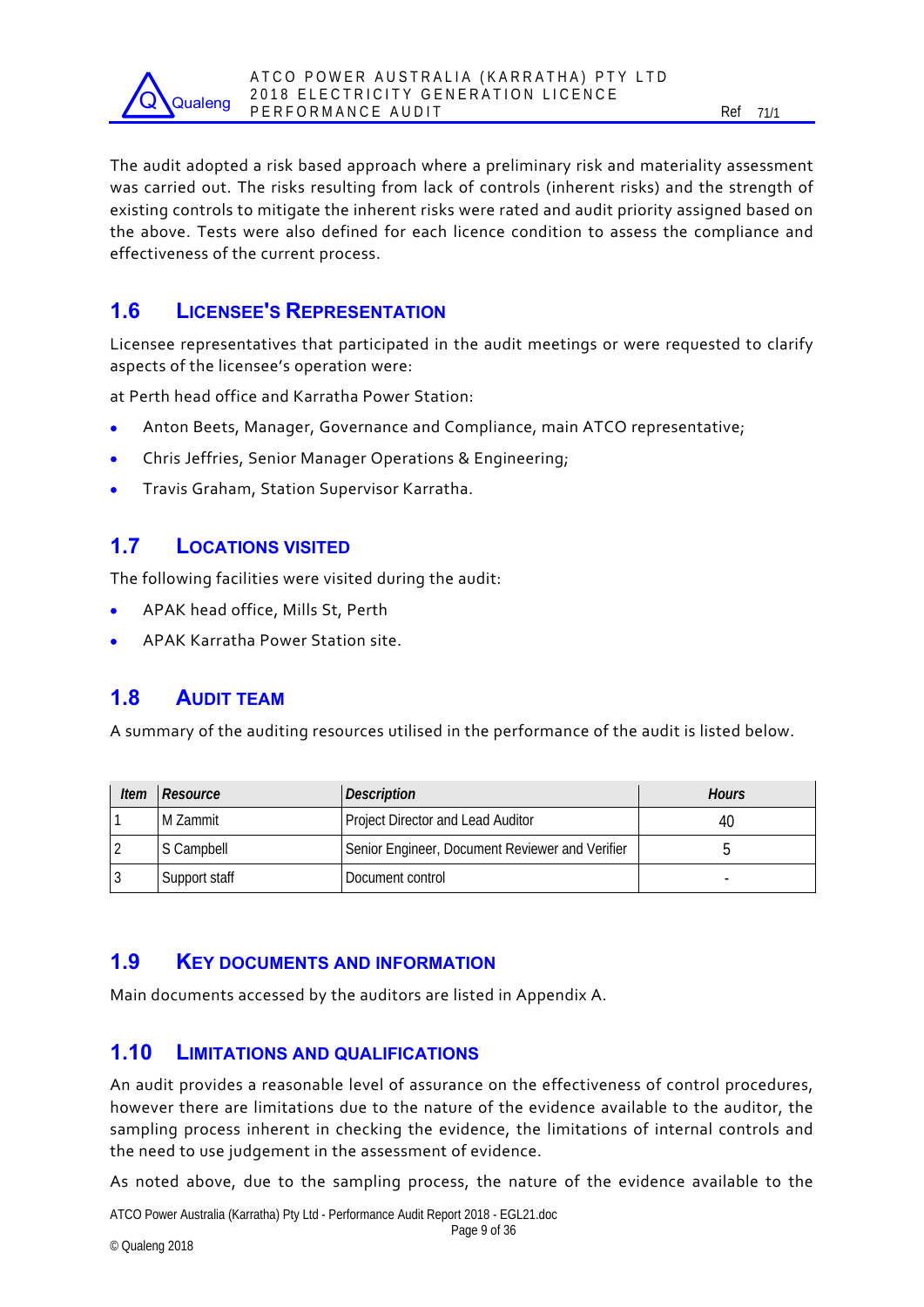auditor, the limitations of internal controls and the need to use judgement in the assessment of evidence there are limitations in the level of accuracy that can be obtained in the audit and in the review and errors and non‐compliances may remain undetected.

The Post Audit Implementation Plan (PAIP) is a document prepared by the licensee in response to the recommendations provided by the audit. As it represents the licensee's views and actions it does not form part of the audit and, where applicable, is provided separately in accordance with the guidelines.

### **1.11 ABBREVIATIONS**

**Qualeng** 

| AMP          | Asset Management Plan                           |
|--------------|-------------------------------------------------|
| <b>AMIS</b>  | Asset Management Information System             |
| AMS          | Asset Management System                         |
| <b>APAK</b>  | ATCO Power Australia (Karratha) Pty Ltd         |
| AS           | Australian Standard                             |
| Audit        | 2018 Performance Audit                          |
| <b>CAPEX</b> | Capital Expenditure                             |
| CEO          | <b>Chief Executive Officer</b>                  |
| CMMS         | Computerised Maintenance Management System      |
| <b>DM</b>    | Document Management                             |
| <b>DMS</b>   | Document Management System                      |
| <b>DSOC</b>  | <b>Declared Sent Out Capacity</b>               |
| EC           | <b>Effectiveness Criteria</b>                   |
| EH&S         | Environmental Health and Safety                 |
| <b>EIM</b>   | <b>Enterprise Information Management System</b> |
| <b>ERA</b>   | <b>Economic Regulation Authority</b>            |
| <b>FY</b>    | <b>Financial Year</b>                           |
| <b>GTG</b>   | <b>Gas Turbine Generator</b>                    |
| <b>HP</b>    | <b>Horizon Power</b>                            |
| HV           | High voltage                                    |
| KPI          | Key Performance Indicators                      |
| LCC          | Lifecycle costs                                 |
| LV           | Low voltage                                     |
| <b>NA</b>    | Not applicable                                  |
| <b>NR</b>    | Not rated                                       |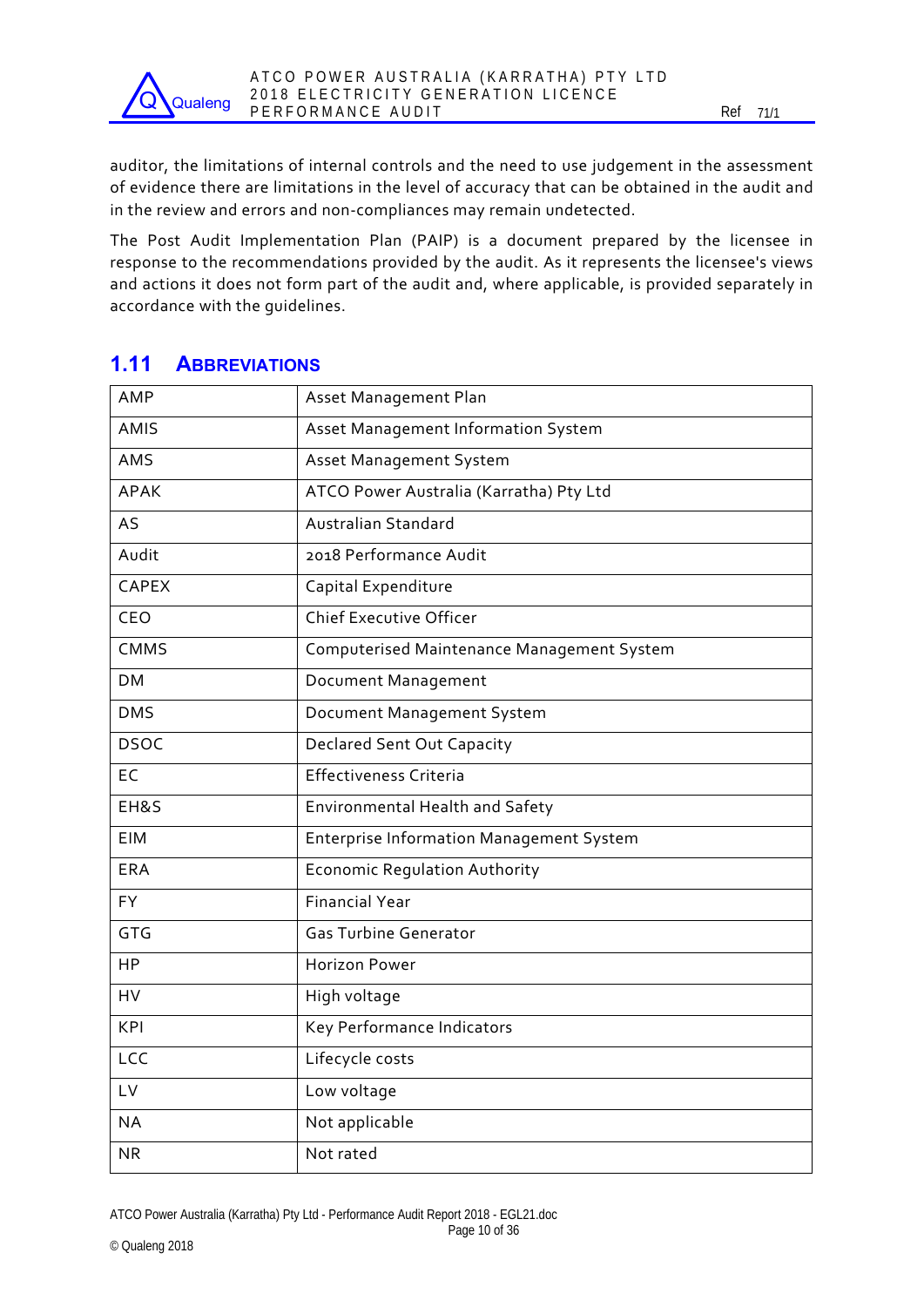

#### ATCO POWER AUSTRALIA (KARRATHA) PTY LTD 2018 ELECTRICITY GENERATION LICENCE P E R F O R M A N C E A U D I T REFORMANCE A U D I T REF 71/1

| 0&M         | <b>Operation and Maintenance</b>                                      |
|-------------|-----------------------------------------------------------------------|
| <b>OEM</b>  | Original Equipment Manufacturer                                       |
| OFI         | Opportunity for Improvement                                           |
| OHSE        | Occupational Health, Safety and Environmental                         |
| <b>OPEX</b> | <b>Operating Expenditure</b>                                          |
| <b>PAIP</b> | Post Audit and Review Implementation Plan                             |
| P&L         | <b>Profit and Loss</b>                                                |
| <b>PPA</b>  | Power Purchase Agreement                                              |
| Review      | 2018 Electricity Generation Licence Asset Management System<br>Review |
| <b>RMCC</b> | Risk Management and Compliance Committee                              |
| <b>SLA</b>  | Service Level Agreement                                               |
| <b>WTP</b>  | <b>Water Treatment Plant</b>                                          |
| YTD         | Year to Date                                                          |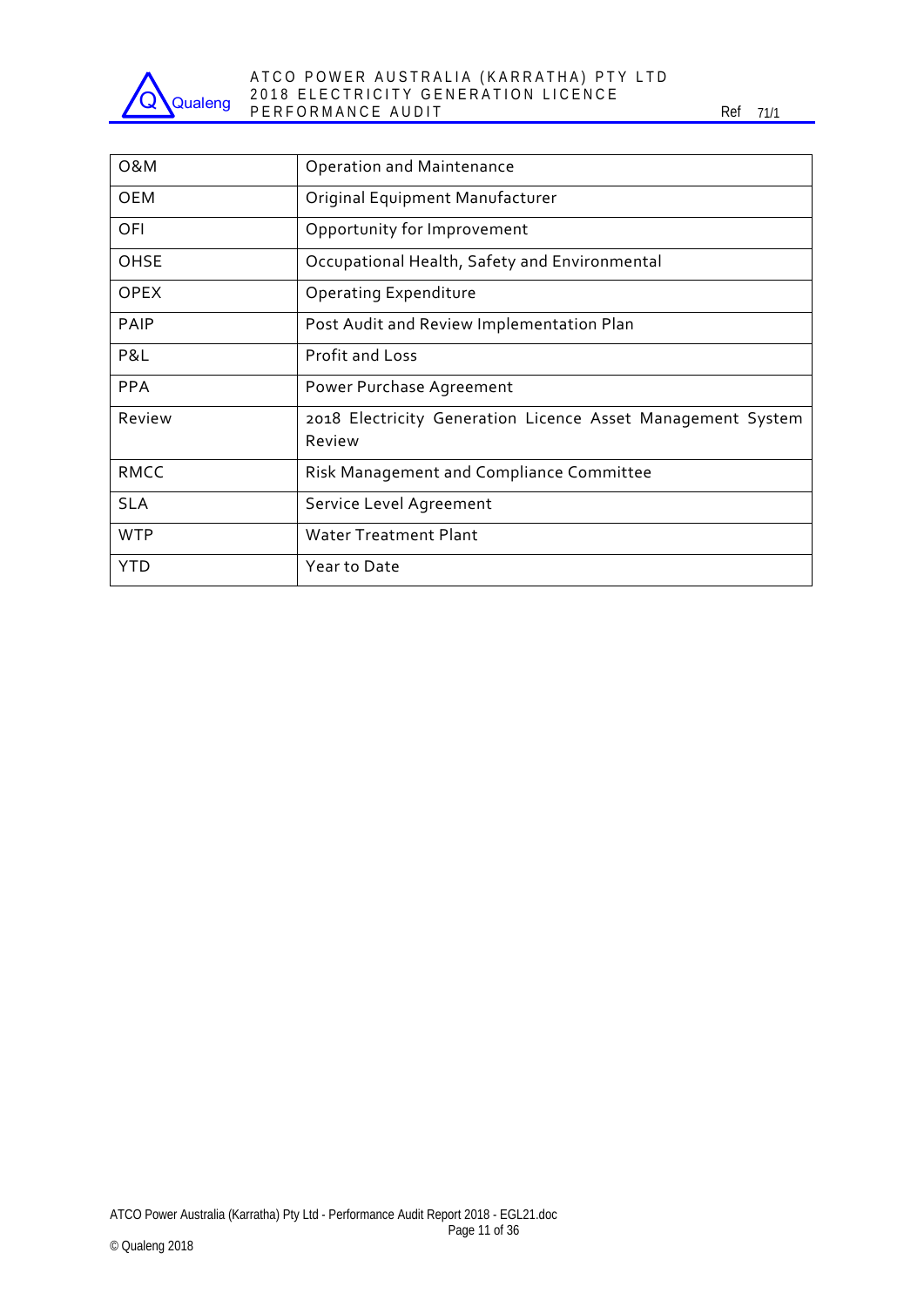

### **2 KEY FINDINGS AND RECOMMENDATIONS**

### **2.1 LICENSEE'S RESPONSE TO PREVIOUS AUDIT RECOMMENDATIONS**

The previous audit report covered the period 1 September 2011 to 31 August 2014. The report made one recommendation (and closed three from the earlier audit period). The previous audit recommendation was closed in the current audit period of 1 September 2014 to 31 August 2018.

|                                 | Table of Previous Audit Non Compliances and Recommendations                                                                                                                                                                                                                                                                                                                                                                                                                                                                                                  |                                                                                                                                                                                                                                                                                                                                                                                                                                                                                                                                                                                                                                   |                         |                                                                                                                                                            |  |  |  |  |
|---------------------------------|--------------------------------------------------------------------------------------------------------------------------------------------------------------------------------------------------------------------------------------------------------------------------------------------------------------------------------------------------------------------------------------------------------------------------------------------------------------------------------------------------------------------------------------------------------------|-----------------------------------------------------------------------------------------------------------------------------------------------------------------------------------------------------------------------------------------------------------------------------------------------------------------------------------------------------------------------------------------------------------------------------------------------------------------------------------------------------------------------------------------------------------------------------------------------------------------------------------|-------------------------|------------------------------------------------------------------------------------------------------------------------------------------------------------|--|--|--|--|
| A                               | Resolved before end of previous audit period                                                                                                                                                                                                                                                                                                                                                                                                                                                                                                                 |                                                                                                                                                                                                                                                                                                                                                                                                                                                                                                                                                                                                                                   |                         |                                                                                                                                                            |  |  |  |  |
| Refer<br>ence<br>(Nol)<br>Year) | (Compliance rating/<br>Legislative obligation / Details<br>of the issue)                                                                                                                                                                                                                                                                                                                                                                                                                                                                                     | Auditors' recommendation or<br>action taken                                                                                                                                                                                                                                                                                                                                                                                                                                                                                                                                                                                       | <b>Date</b><br>resolved | Further action required<br>(Yes/No/Not Applicable)<br>Details of further action<br>required including current<br>recommendation reference if<br>applicable |  |  |  |  |
|                                 | No previous audit<br>recommendations were closed<br>in the previous audit period.                                                                                                                                                                                                                                                                                                                                                                                                                                                                            |                                                                                                                                                                                                                                                                                                                                                                                                                                                                                                                                                                                                                                   |                         |                                                                                                                                                            |  |  |  |  |
| B                               | Resolved during current audit period                                                                                                                                                                                                                                                                                                                                                                                                                                                                                                                         |                                                                                                                                                                                                                                                                                                                                                                                                                                                                                                                                                                                                                                   |                         |                                                                                                                                                            |  |  |  |  |
| Refer<br>ence<br>(No/<br>Year)  | (Compliance rating/<br>Legislative Obligation / Details<br>of the issue)                                                                                                                                                                                                                                                                                                                                                                                                                                                                                     | <b>Auditors' Recommendation or</b><br>action taken                                                                                                                                                                                                                                                                                                                                                                                                                                                                                                                                                                                | <b>Date</b><br>resolved | Further action required<br>(Yes/No/Not Applicable)<br>Details of further action<br>required including current<br>recommendation reference if<br>applicable |  |  |  |  |
| 1/<br>2014                      | APAK's metering arrangements. relating<br>APAK's<br>under the Metering Code and Rules and Metrology Procedure<br>the impact of its<br>metering b)<br>arrangements<br><b>on</b><br>obligations<br>have<br>not<br>been<br>clearly documented to provide<br>staff and stakeholders with a full<br>and consistent understanding of:<br>· Roles and responsibilities (if<br>regarding<br>metering<br>any)<br>measuring equipment, including<br>captured<br>under<br>those<br>the<br>Metering Code (referenced in<br>the PPA as Horizon Power's<br>responsibility) | General lack of clarity around a) Engage with Horizon Power to June 2015<br>the relevance of a number of confirm the extent of the practical<br>Metering Code obligations to obligation on APAK (if any)<br>$\mathfrak{g}$<br>Horizon<br>Power<br>relevant obligations Technical Rules, Communication<br>Update<br>its<br>station<br>those Measurement Manual to include:<br>Reference<br>role<br>to<br>and<br>responsibilities<br>regarding<br>metering<br>measuring<br>and<br>including<br>equipment,<br>those<br>captured under the Metering<br>& Code<br>Details of any<br>obligations<br>imposed on APAK by Horizon<br>Power |                         | <b>No</b>                                                                                                                                                  |  |  |  |  |

#### **Table 2‐ Previous audit non‐compliances and recommendations**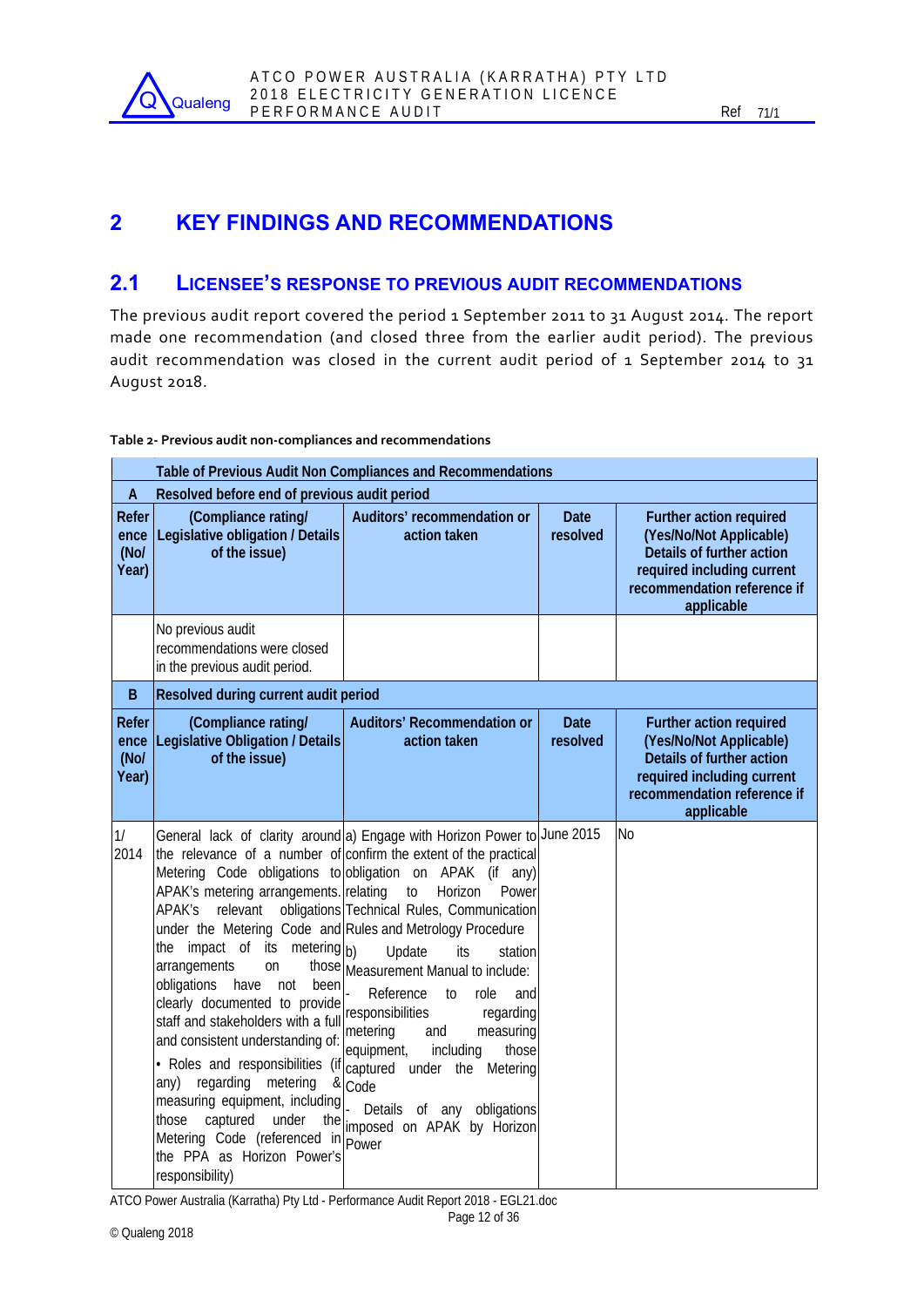

#### ATCO POWER AUSTRALIA (KARRATHA) PTY LTD 2018 ELECTRICITY GENERATION LICENCE P E R F O R M A N C E A U D I T REF O R M A N C E A U D I T

|                                 | Details of any obligations<br>imposed on APAK by Horizon<br>Power in relation to Horizon<br>Power's Technical<br>Rules.<br>Rules<br>Communication<br><sub>0</sub> r<br>Metrology Procedure. |                                          |                                                                                                                                                            |
|---------------------------------|---------------------------------------------------------------------------------------------------------------------------------------------------------------------------------------------|------------------------------------------|------------------------------------------------------------------------------------------------------------------------------------------------------------|
| C                               | Unresolved at end of current audit period                                                                                                                                                   |                                          |                                                                                                                                                            |
| Refer<br>ence<br>(Nol)<br>Year) | (Compliance rating/<br>Legislative Obligation / Details<br>of the issue)                                                                                                                    | Auditors' Recommendation or action taken | Further action required<br>(Yes/No/Not Applicable)<br>Details of further action<br>required including current<br>recommendation reference if<br>applicable |
|                                 | Nil                                                                                                                                                                                         |                                          |                                                                                                                                                            |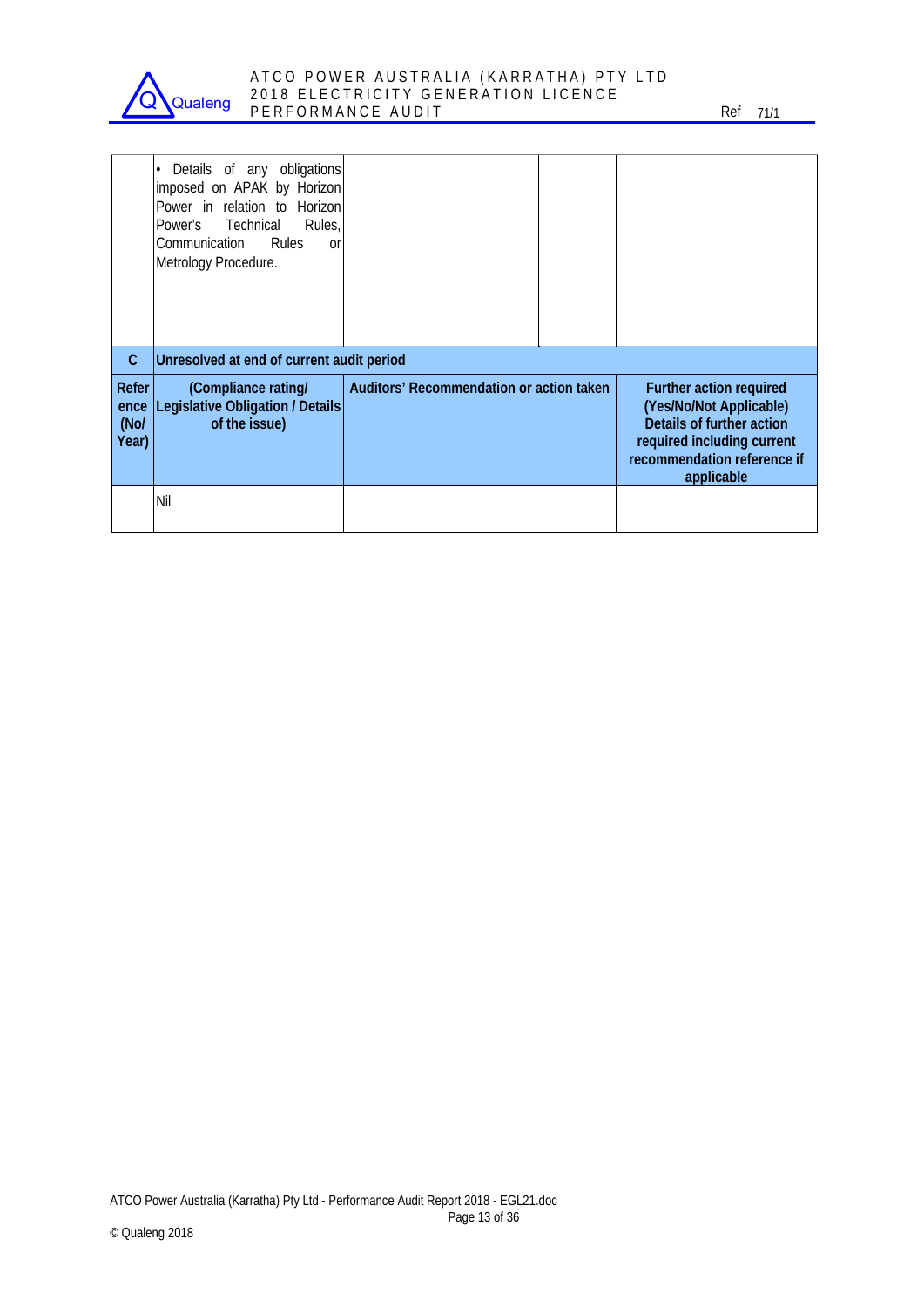

### **2.2 SUMMARY OF AUDIT**

The performance audit summary is included in this section.

### **2.2.1 Performance Audit Compliance Summary**

The performance audit is summarised below in Table 3. The table lists the compliance rating for each licence condition using the two-dimensional rating scale described in Table 4.

Each obligation is rated for both the adequacy of existing controls and the compliance with the relevant licence obligation.

| Complian<br>ce<br>Obligation<br>Referenc<br>e No. | Licence Reference                                             | <b>Audit Priority</b><br>Applied<br>$(1=Highest$<br>5-Lowest) | <b>Adequacy of Controls Rating</b><br>(Refer to the 4-point rating<br>scale in Table 4 for details)<br>(NP = Not Performed) |   |            |   |           | <b>Compliance Rating</b><br>(Refer to the 4-point<br>rating scale in Table 4<br>for details) |                |   |   |
|---------------------------------------------------|---------------------------------------------------------------|---------------------------------------------------------------|-----------------------------------------------------------------------------------------------------------------------------|---|------------|---|-----------|----------------------------------------------------------------------------------------------|----------------|---|---|
|                                                   |                                                               |                                                               | A                                                                                                                           | B | $\epsilon$ | D | <b>NP</b> | $\mathbf{1}$                                                                                 | $\overline{2}$ | 3 | 4 |
|                                                   | <b>Licence Clauses</b>                                        |                                                               |                                                                                                                             |   |            |   |           |                                                                                              |                |   |   |
| Licence<br>Clause<br>(Lic Cl)                     | 2.1 Activities authorised                                     | 4                                                             | 4                                                                                                                           |   |            |   |           | 4                                                                                            |                |   |   |
| Lic Cl                                            | 2.5 Area                                                      | 5                                                             | 4                                                                                                                           |   |            |   |           | 4                                                                                            |                |   |   |
| Lic Cl                                            | 4.1 Compliance with legislation                               | 4                                                             | 4                                                                                                                           |   |            |   |           | 4                                                                                            |                |   |   |
| Lic Cl                                            | 5.1.7 Expert approval (AMS)                                   | 4                                                             | 4                                                                                                                           |   |            |   |           | 4                                                                                            |                |   |   |
|                                                   | Electricity Industry Act - Licence Conditions and Obligations |                                                               |                                                                                                                             |   |            |   |           |                                                                                              |                |   |   |
| 101                                               | 13(1) Lic Cl 5.3.1                                            | 4                                                             | 4                                                                                                                           |   |            |   |           | 4                                                                                            |                |   |   |
| 102                                               | 14(1)(a) Lic Cl 5.1.1                                         | $\overline{2}$                                                | 4                                                                                                                           |   |            |   |           | 4                                                                                            |                |   |   |
| 103                                               | 14(1)(b) Lic Cl 5.1.2, 5.1.3                                  | 4                                                             |                                                                                                                             |   |            |   | <b>NR</b> |                                                                                              |                |   |   |
| 104                                               | 14(1)(c) Lic Cl 5.1.4                                         | 5                                                             | $\overline{4}$                                                                                                              |   |            |   |           | 4                                                                                            |                |   |   |
| 105                                               | 17(1) Lic Cl 4.2.1                                            | 5                                                             | 4                                                                                                                           |   |            |   |           | 4                                                                                            |                |   |   |
| 106                                               | 31(3) Lic Cl 4.1.1                                            | 4                                                             | 4                                                                                                                           |   |            |   |           | 4                                                                                            |                |   |   |
| 107                                               | 41(6) Lic Cl 4.1.1                                            | 4                                                             | 4                                                                                                                           |   |            |   |           | 4                                                                                            |                |   |   |
|                                                   | Electricity Licences - Licence Conditions and Obligations     |                                                               |                                                                                                                             |   |            |   |           |                                                                                              |                |   |   |
| 119                                               | Lic Cl 4.3.1                                                  | 4                                                             | 4                                                                                                                           |   |            |   |           | 4                                                                                            |                |   |   |
| 121                                               | Lic Cl 5.3.2                                                  | 4                                                             | 4                                                                                                                           |   |            |   |           | 4                                                                                            |                |   |   |
| 122                                               | Lic Cl 5.1.5                                                  | $\overline{2}$                                                | 4                                                                                                                           |   |            |   |           | 4                                                                                            |                |   |   |
| 123                                               | Lic Cl 4.4.1                                                  | 4                                                             |                                                                                                                             |   |            |   | <b>NR</b> |                                                                                              |                |   |   |

#### **Table 3: Audit Obligation Ratings**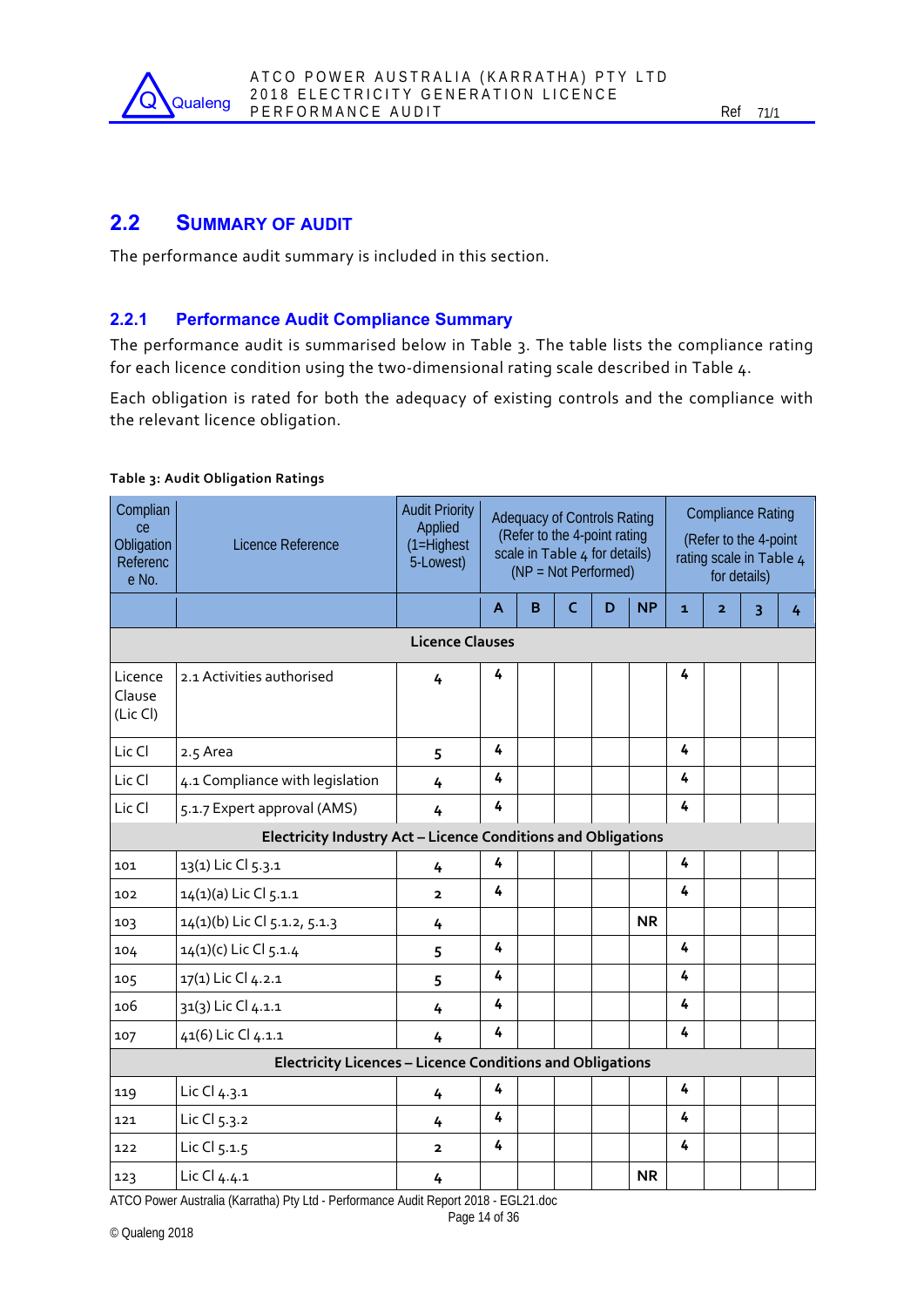

| Complian<br>ce<br>Obligation<br>Referenc<br>e No. | Licence Reference                                                       | <b>Audit Priority</b><br>Applied<br>$(1=Highest$<br>5-Lowest) | <b>Adequacy of Controls Rating</b><br>(Refer to the 4-point rating<br>scale in Table 4 for details)<br>(NP = Not Performed) |   |   |   | <b>Compliance Rating</b><br>(Refer to the 4-point<br>rating scale in Table 4<br>for details) |   |                |   |   |
|---------------------------------------------------|-------------------------------------------------------------------------|---------------------------------------------------------------|-----------------------------------------------------------------------------------------------------------------------------|---|---|---|----------------------------------------------------------------------------------------------|---|----------------|---|---|
|                                                   |                                                                         |                                                               | A                                                                                                                           | B | C | D | <b>NP</b>                                                                                    | 1 | $\overline{2}$ | 3 | 4 |
| 124                                               | Lic Cl 4.5.1                                                            | 5                                                             | 4                                                                                                                           |   |   |   |                                                                                              | 4 |                |   |   |
| 125                                               | Lic Cl 3.8.1                                                            | 5                                                             |                                                                                                                             |   |   |   | <b>NR</b>                                                                                    |   |                |   |   |
| 126                                               | Lic Cl 3.7.1                                                            | 5                                                             |                                                                                                                             |   |   |   | <b>NR</b>                                                                                    |   |                |   |   |
|                                                   | Electricity Industry Metering Code - Licence Conditions and Obligations |                                                               |                                                                                                                             |   |   |   |                                                                                              |   |                |   |   |
| 451                                               | 7.2(1)                                                                  | 5                                                             |                                                                                                                             | 4 |   |   |                                                                                              | 4 |                |   |   |
| 455                                               | 7.5                                                                     | 4                                                             | 4                                                                                                                           |   |   |   |                                                                                              | 4 |                |   |   |
| 456                                               | 7.6(1)                                                                  | 4                                                             |                                                                                                                             |   |   |   | <b>NR</b>                                                                                    |   |                |   |   |
| 457                                               | 8.1(1)                                                                  | 5                                                             |                                                                                                                             |   |   |   | <b>NR</b>                                                                                    |   |                |   |   |
| 458                                               | 8.1(2)                                                                  | 5                                                             |                                                                                                                             |   |   |   | <b>NR</b>                                                                                    |   |                |   |   |
| 459                                               | 8.1(3)                                                                  | 5                                                             |                                                                                                                             |   |   |   | <b>NR</b>                                                                                    |   |                |   |   |
| 460                                               | 8.1(4)                                                                  | 4                                                             |                                                                                                                             |   |   |   | <b>NR</b>                                                                                    |   |                |   |   |
| 461                                               | 8.3(2)                                                                  | 5                                                             |                                                                                                                             |   |   |   | <b>NR</b>                                                                                    |   |                |   |   |

Note: Where obligations have not been rated, reasons for the lack of rating are provided in Table 5 Performance Audit Observations and Recommendations (September 2018 version).

#### **Table 4: Audit compliance and controls rating scales**

|                                                                            | Performance audit compliance and controls rating scales       |  |  |  |  |  |  |  |  |
|----------------------------------------------------------------------------|---------------------------------------------------------------|--|--|--|--|--|--|--|--|
|                                                                            | <b>Adequacy of Controls Rating</b>                            |  |  |  |  |  |  |  |  |
| Rating<br><b>Description</b>                                               |                                                               |  |  |  |  |  |  |  |  |
| A                                                                          | Adequate controls - no improvement needed                     |  |  |  |  |  |  |  |  |
| B                                                                          | Generally adequate controls - some improvement needed         |  |  |  |  |  |  |  |  |
| C                                                                          | Inadequate controls - significant improvement required        |  |  |  |  |  |  |  |  |
| D                                                                          | No control evident                                            |  |  |  |  |  |  |  |  |
| <b>Compliance Rating</b>                                                   |                                                               |  |  |  |  |  |  |  |  |
| Rating                                                                     | Description                                                   |  |  |  |  |  |  |  |  |
| 1                                                                          | Compliant                                                     |  |  |  |  |  |  |  |  |
| Non-compliant-minor impact on customers or third parties<br>$\overline{2}$ |                                                               |  |  |  |  |  |  |  |  |
| 3                                                                          | Non-compliant – moderate impact on customers or third parties |  |  |  |  |  |  |  |  |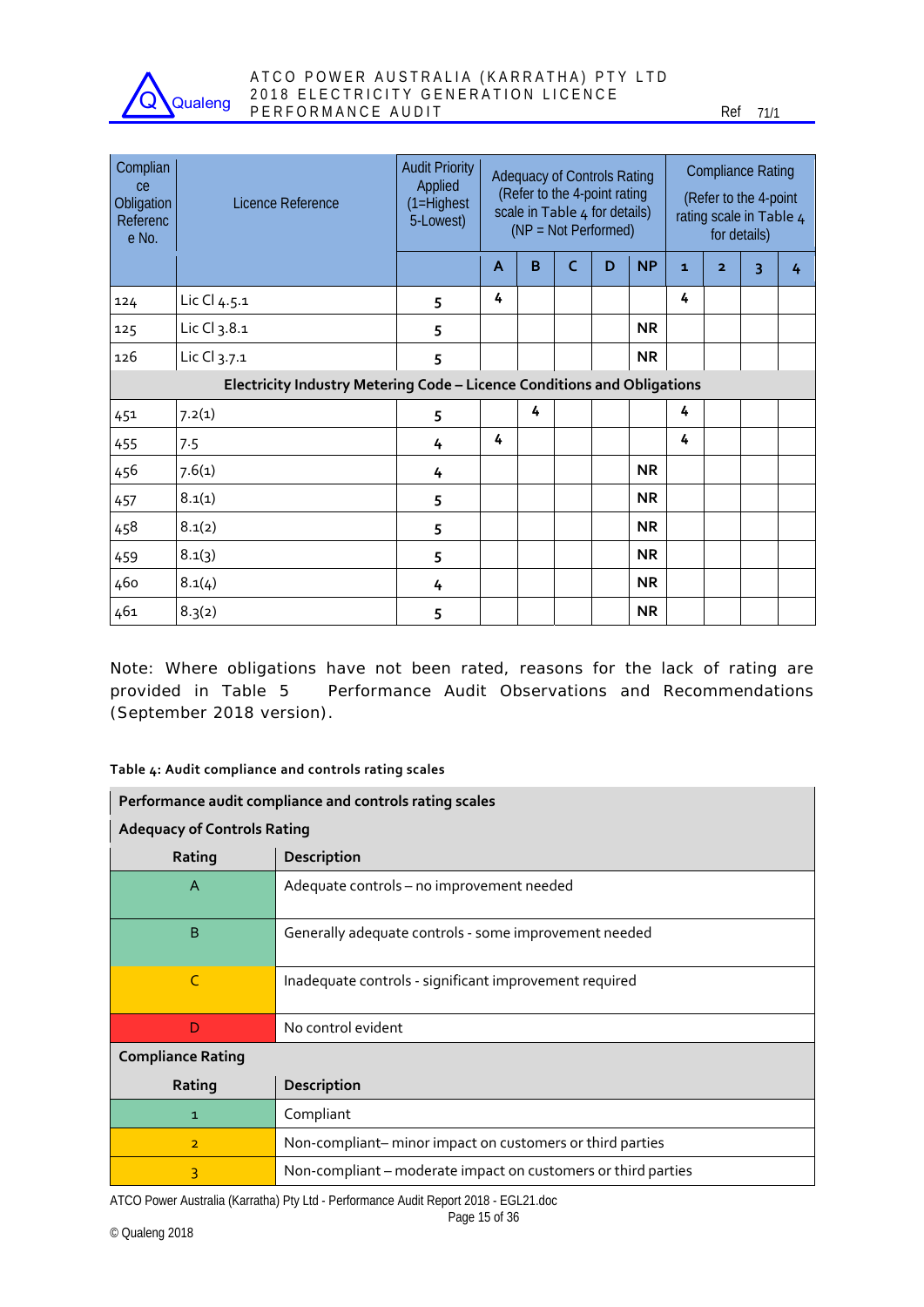

#### ATCO POWER AUSTRALIA (KARRATHA) PTY LTD 2018 ELECTRICITY GENERATION LICENCE P E R F O R M A N C E A U D I T REF O R M A N C E A U D I T

| Performance audit compliance and controls rating scales         |             |  |  |  |  |  |
|-----------------------------------------------------------------|-------------|--|--|--|--|--|
| <b>Adequacy of Controls Rating</b>                              |             |  |  |  |  |  |
| Rating                                                          | Description |  |  |  |  |  |
| Non-compliant – major impact on customers or third parties<br>4 |             |  |  |  |  |  |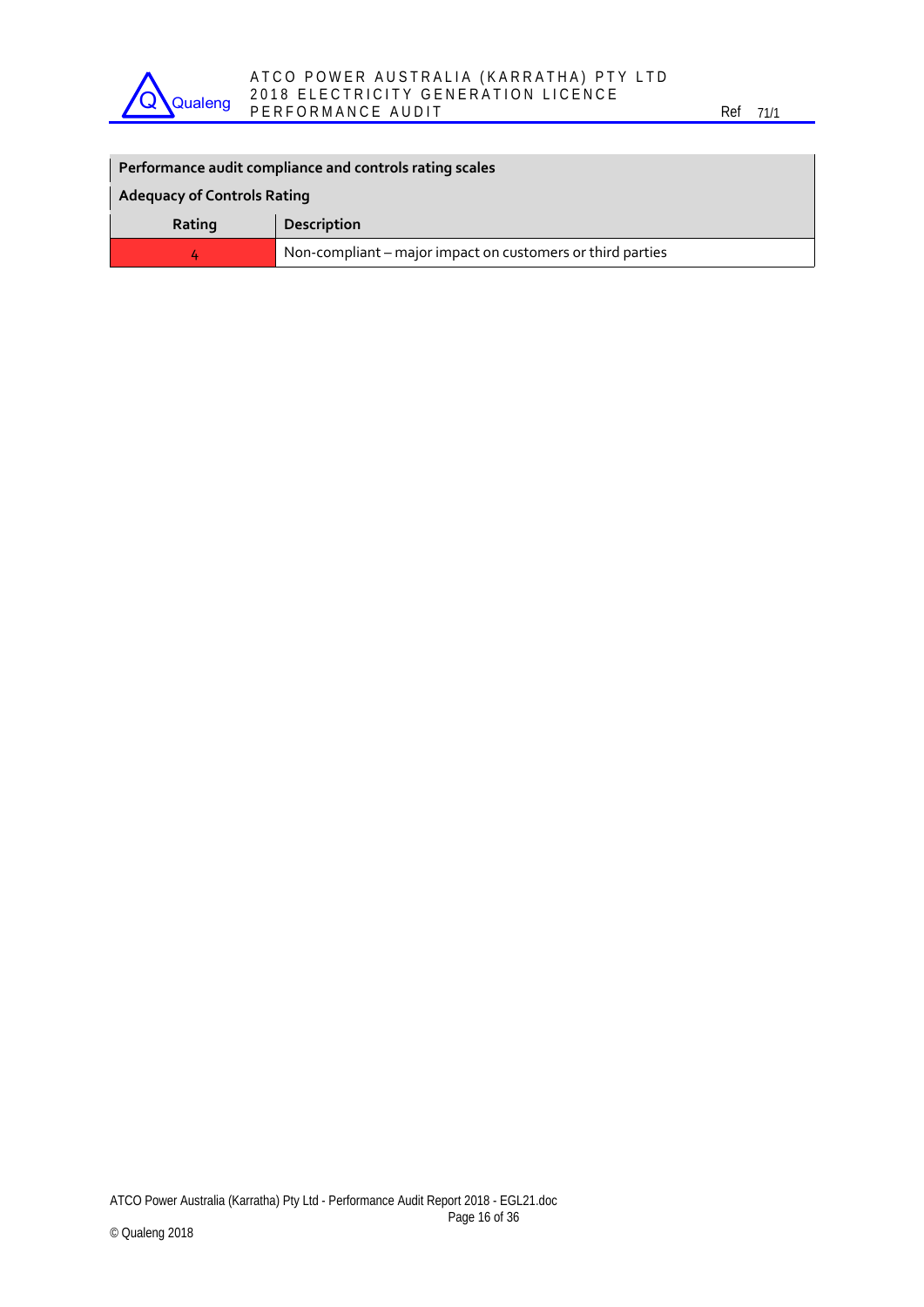

### **2.3 OBSERVATIONS AND FINDINGS**

The observations and findings of the performance audit are reported in Table 5.

The tables include all the findings, observations and recommendations and rate APAK's overall compliance and adequacy of controls for each licence requirement in accordance with the ERA's guidelines. The rating definitions are reproduced in Table 4.

Where appropriate or where the compliance obligation has been rated as C, D, 2, 3 or 4, recommendations are made to address the issue(s) that have resulted in that rating. Optionally, recommendations to address opportunities for improvement (for items rated A, B or 1) may also be included in the audit report.

If applicable, the licensee's corrective actions are included in the separate Post Audit Implementation Plan.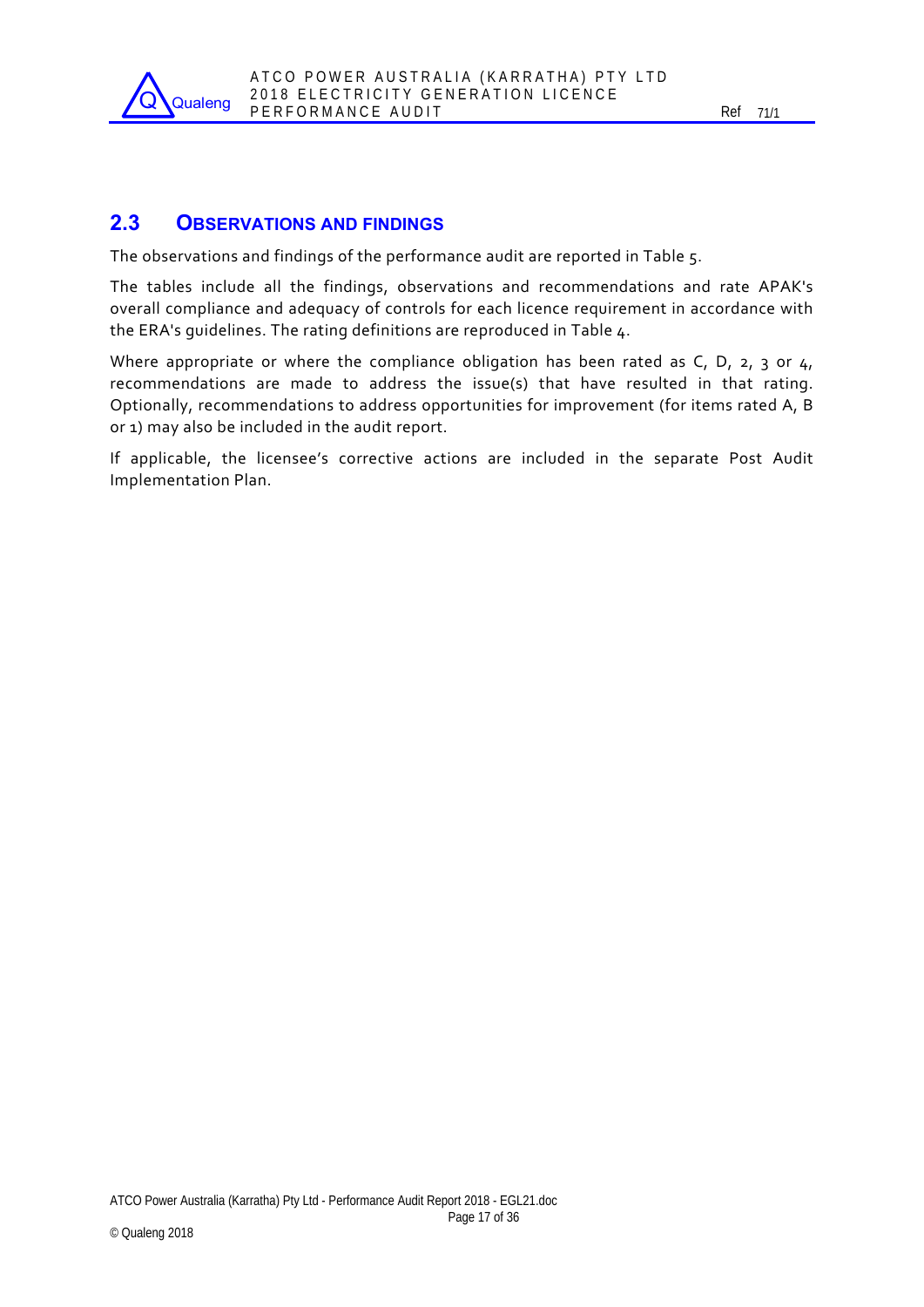

### **2.3.1 Performance audit findings and observations**

Key findings and recommendations arising from the performance audit are listed against their licence obligation in the following table.

### **KEY TO FINDINGS AND RECOMMENDATIONS**

| Key  | <b>Description</b>                               |
|------|--------------------------------------------------|
|      | Finding/Non-compliance or Inadequacy of controls |
| Text | Recommendations                                  |
| [OF] | Opportunity for Improvement                      |

| <b>Key</b>         | <b>Description</b>                                                                                                                                                                                           |
|--------------------|--------------------------------------------------------------------------------------------------------------------------------------------------------------------------------------------------------------|
| Licence Grant Date | According to the licence document at the start of the audit the licence grant date was 19<br>September 2008; this was corrected on version 5 of the licence (issued 1 November 2018)<br>to 19 December 2008. |
| Audit period       | 1 September 2014 to 31 August 2018                                                                                                                                                                           |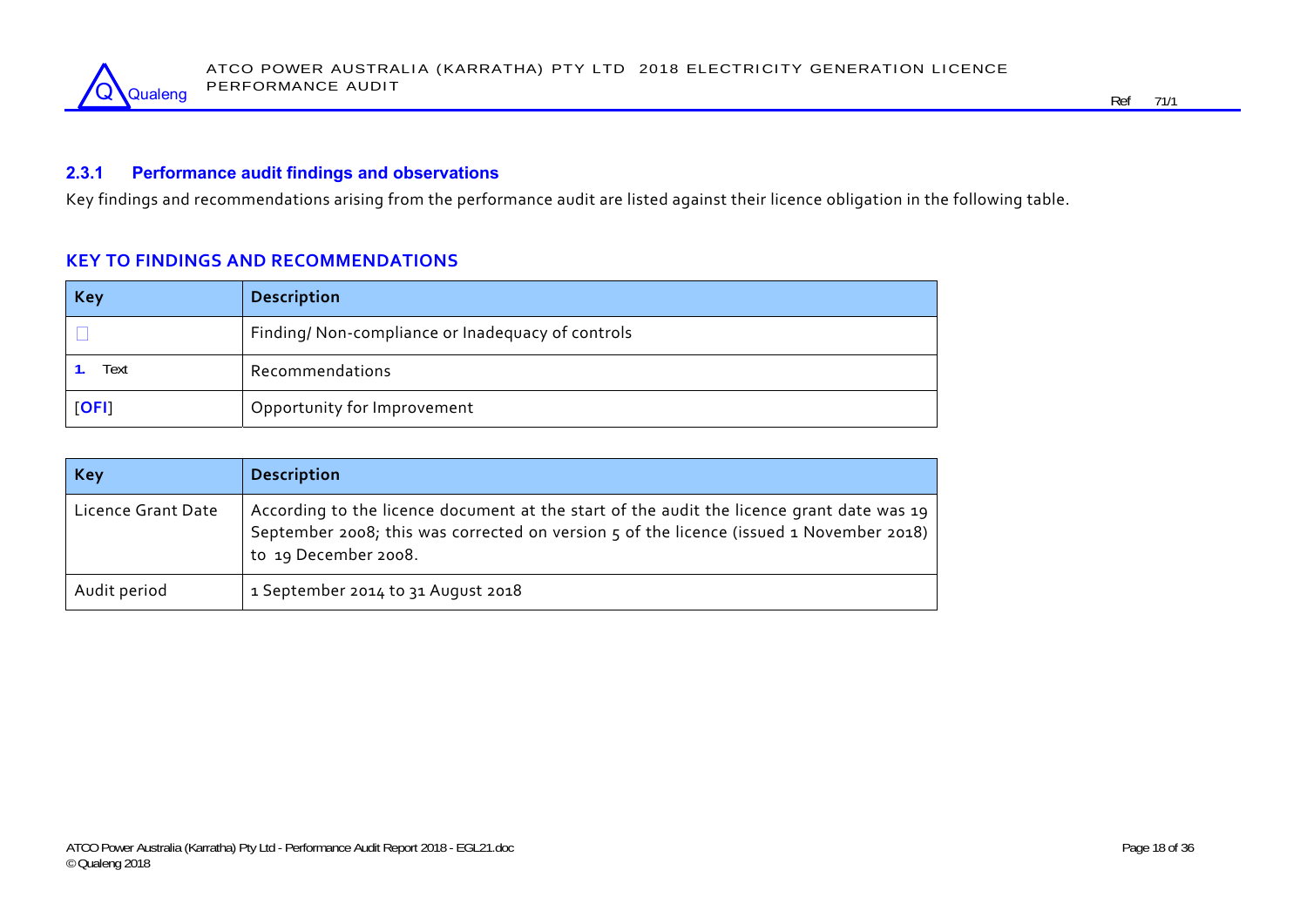

#### **Table 5 Performance Audit Observations and Recommendations (September 2018 version)**

| Oblig        | Lic ref              | <b>Licence Conditions</b>                                                                                                                                                                                                                          | <b>Findings</b>                                                                                                                                                                                                                                                                                                                                                                                                                                                                                                                                                                                         | Audit    | Adequacy               | <b>Compliance</b>    | <b>Recommendations</b> |
|--------------|----------------------|----------------------------------------------------------------------------------------------------------------------------------------------------------------------------------------------------------------------------------------------------|---------------------------------------------------------------------------------------------------------------------------------------------------------------------------------------------------------------------------------------------------------------------------------------------------------------------------------------------------------------------------------------------------------------------------------------------------------------------------------------------------------------------------------------------------------------------------------------------------------|----------|------------------------|----------------------|------------------------|
| or Lic<br>ID |                      |                                                                                                                                                                                                                                                    |                                                                                                                                                                                                                                                                                                                                                                                                                                                                                                                                                                                                         | Priority | $A,B = Y$<br>$C,D = N$ | $1 = Y$<br>$2,3,4=N$ |                        |
| L1           | CI 2.1               | Activities authorised under this Licence<br>Licensee is granted a licence for the licence area<br>to construct and operate generating works or<br>operate existing generating works in accordance<br>with the terms and conditions of this licence | The licensee has identified the licence area and<br>is operating the plant in accordance with the<br>conditions of the licence.                                                                                                                                                                                                                                                                                                                                                                                                                                                                         | 4        | A                      |                      |                        |
| L3           | CL2.5                | Licence Area<br><b>ERA-EL-116</b>                                                                                                                                                                                                                  | The licensee has identified the licence area and<br>(Sch1) The licence area is the area as set out in plan the licence boundaries which correspond to the<br>licence information.                                                                                                                                                                                                                                                                                                                                                                                                                       | 5        | A                      | 1                    |                        |
| L11          | CI.4.1<br>&<br>4.1.1 | Compliance:<br>modifications<br>Subject to<br>any<br>exemptions granted pursuant to the Act,<br>the licensee must comply with all<br>applicable legislation.                                                                                       | The audit found that the licensee has a process<br>$or$ and documentation in place to ensure the<br>compliance<br>licensee's<br>with<br>applicable<br>legislation:<br>Internal due diligence report prepared by<br>APAK to verify compliance with the<br>requirements of the licence and supporting<br>compliance reports;<br>Annual Electricity Generation Licence<br>compliance reports;<br>External review of Asset Management<br>System;<br>Maintenance and review of "Obligations<br>Register" created by the licensee to record<br>statutory and regulatory requirements and<br>check compliance; | 4        | Α                      | $\mathbf{1}$         |                        |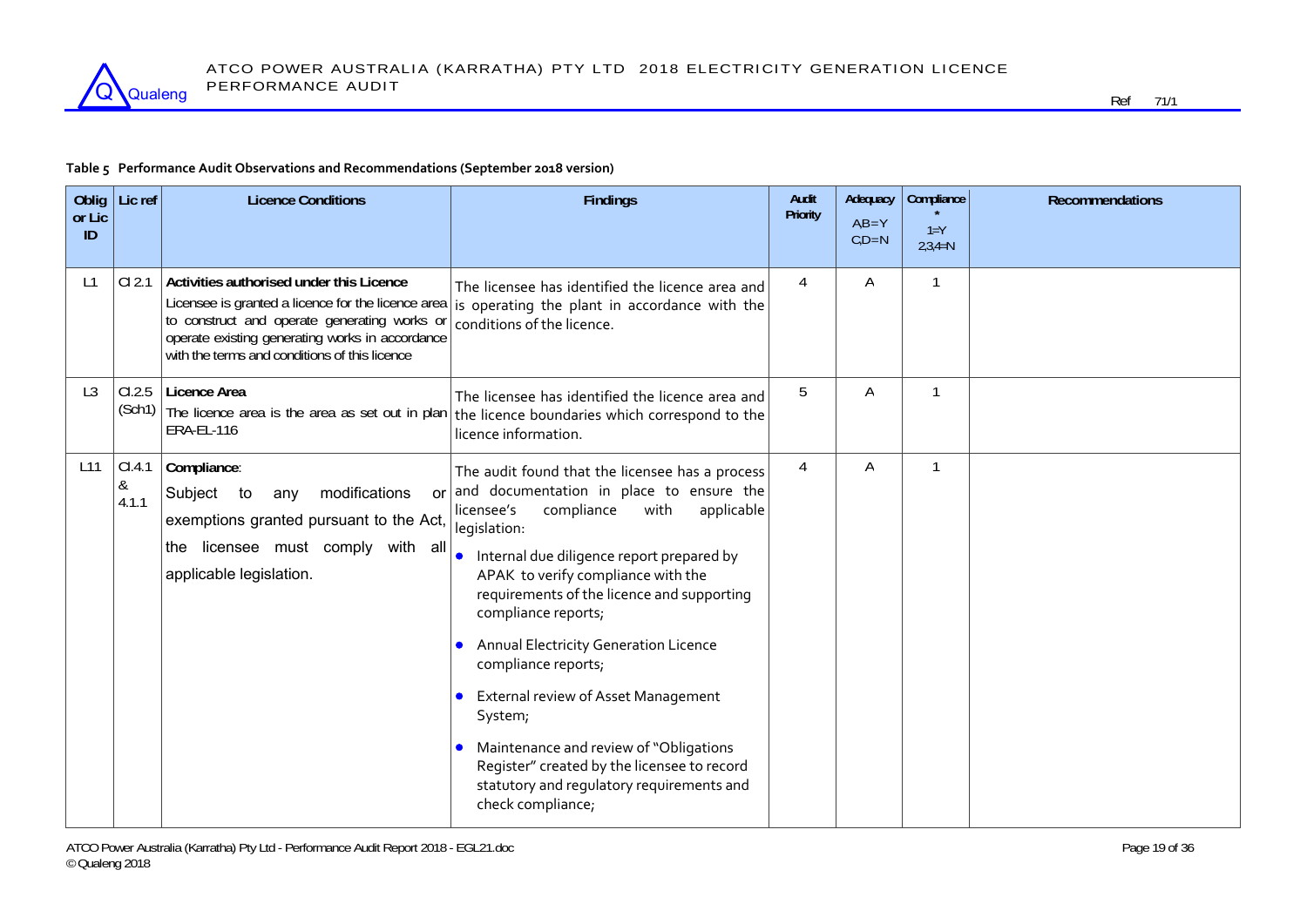

| Oblig<br>or Lic | Lic ref      | <b>Licence Conditions</b>                                                                                                                                                                                                                                                                                                                                                                                                                 | <b>Findings</b>                                                                                                                                                                                                                                                                                                                                                                                                                                                                                                                                                                                                                                                  | Audit<br>Priority | Adequacy<br>$A,B = Y$ | Compliance           | Recommendations                                                                                                                                                                          |
|-----------------|--------------|-------------------------------------------------------------------------------------------------------------------------------------------------------------------------------------------------------------------------------------------------------------------------------------------------------------------------------------------------------------------------------------------------------------------------------------------|------------------------------------------------------------------------------------------------------------------------------------------------------------------------------------------------------------------------------------------------------------------------------------------------------------------------------------------------------------------------------------------------------------------------------------------------------------------------------------------------------------------------------------------------------------------------------------------------------------------------------------------------------------------|-------------------|-----------------------|----------------------|------------------------------------------------------------------------------------------------------------------------------------------------------------------------------------------|
| ID              |              |                                                                                                                                                                                                                                                                                                                                                                                                                                           |                                                                                                                                                                                                                                                                                                                                                                                                                                                                                                                                                                                                                                                                  |                   | $C,D = N$             | $1 = Y$<br>$2,3,4=N$ |                                                                                                                                                                                          |
|                 |              |                                                                                                                                                                                                                                                                                                                                                                                                                                           | ERA Generation Licence fee payments.<br>(Further details of compliance are audited under<br>obligation 124).                                                                                                                                                                                                                                                                                                                                                                                                                                                                                                                                                     |                   |                       |                      |                                                                                                                                                                                          |
| L13             | lcı<br>5.1.7 | must be conducted by an independent expert<br>approved by the ERA.                                                                                                                                                                                                                                                                                                                                                                        | The review of the asset management system   The Manager Governance and Compliance<br>confirmed that the auditor was approved by the<br>Authority prior to the audit as documented in<br>the ERA's letter (reference D192205) of 10<br>September 2018.                                                                                                                                                                                                                                                                                                                                                                                                            | $\overline{4}$    | Α                     | $\mathbf{1}$         |                                                                                                                                                                                          |
| 101             | CI<br>5.3.1  | Electricity Industry Act section 13(1)<br>A licensee must provide the ERA with a<br>performance audit conducted by an independent<br>expert acceptable to the ERA, not less than once<br>every 24 months.<br>CI 5.3.1<br>The licensee must, unless otherwise notified in $\bullet$<br>writing by the ERA, provide the ERA with a<br>performance audit within 24 months after the<br>commencement date, and every 24 months<br>thereafter. | The audit found evidence of the licensee<br>compliance with the requirement to provide a<br>performance audit by examining the following<br>information:<br>The Licence, which was granted on 19<br>December 2008;<br>a letter of 10 September 2018 by the ERA<br>advising the approval of the auditor and<br>stating that the audit period was from 1<br>September 2014 to 31 August 2018, with a<br>report to be provided to the ERA by 30<br>November 2018;<br>the licensee commissioned an independent<br>expert to provide the ERA with a<br>performance audit and a report to cover the<br>period of 48 months from 1 September 2014<br>to 31 August 2018. | 4                 | Α                     | $\mathbf{1}$         | Note (Not a recommendation):<br>Licence needs to be updated to allow<br>periods longer than 24 months between<br>audits, reference section 3 "Changes to<br>the licence" in this report. |
| 102             | CI<br>5.1.1  | Electricity Industry Act section 14(1)(a)<br>A licensee must provide for an asset                                                                                                                                                                                                                                                                                                                                                         | licensee has implemented an asset<br>The<br>management system (AMS) which has been<br>subject to review by independent auditors in                                                                                                                                                                                                                                                                                                                                                                                                                                                                                                                               | $\overline{2}$    | Α                     | $\mathbf{1}$         |                                                                                                                                                                                          |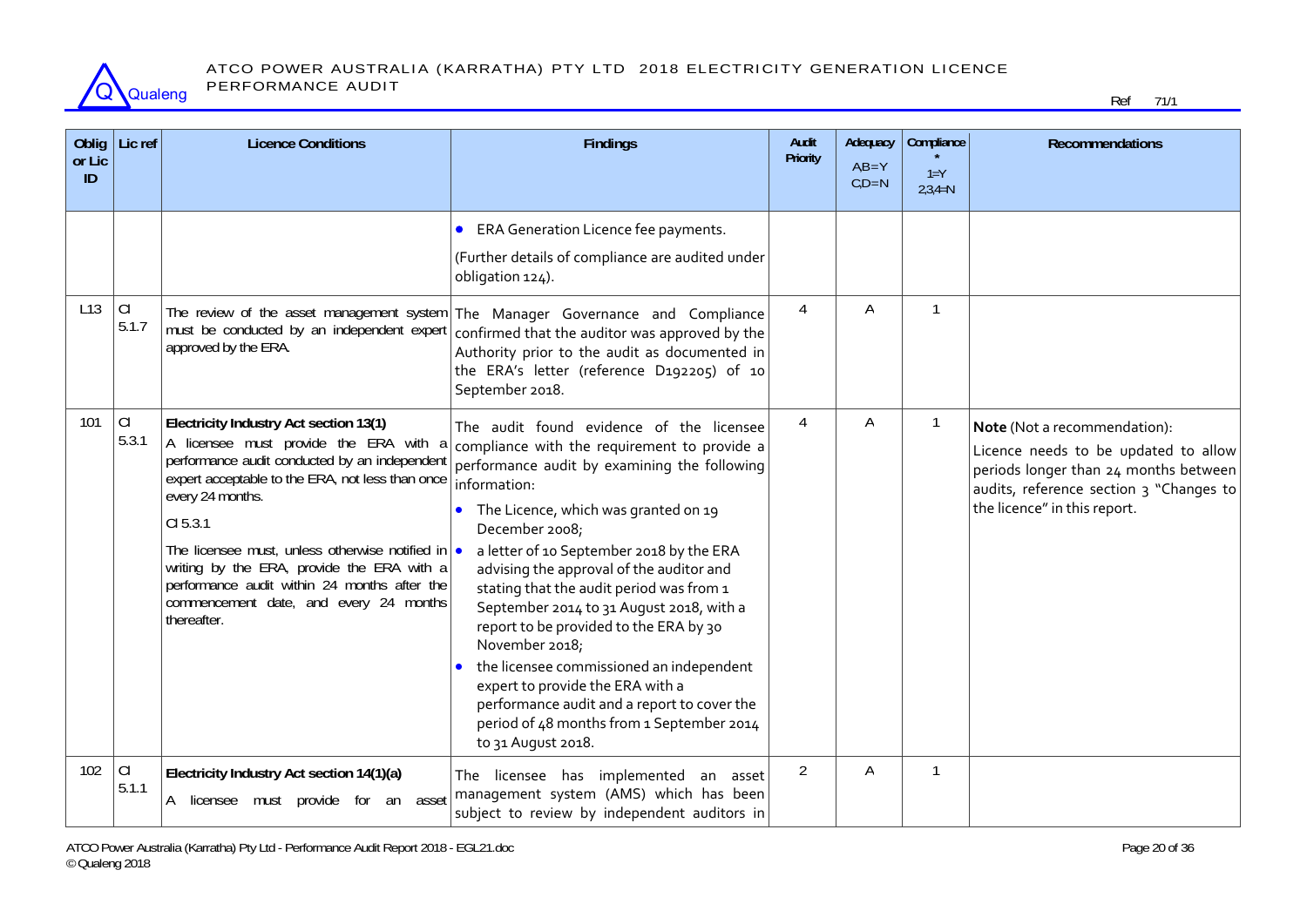

#### ATCO POWER AUSTRALIA (KARRATHA) PTY LTD 2018 ELECTRICITY GENERATION LICENCE PERFORMANCE AUDIT

| <b>Oblig</b><br>or Lic<br>ID | Lic ref                | <b>Licence Conditions</b>                                                                                                                                                                                                                                                                                                                                                                                                                                                                                                                                                                                                                                                                                             | <b>Findings</b>                                                                                                                                                                                                                                                                                                                    | Audit<br>Priority | Adequacy<br>$A,B = Y$<br>$CiD = N$ | Compliance<br>$1 = Y$<br>$2,3,4=N$ | <b>Recommendations</b> |
|------------------------------|------------------------|-----------------------------------------------------------------------------------------------------------------------------------------------------------------------------------------------------------------------------------------------------------------------------------------------------------------------------------------------------------------------------------------------------------------------------------------------------------------------------------------------------------------------------------------------------------------------------------------------------------------------------------------------------------------------------------------------------------------------|------------------------------------------------------------------------------------------------------------------------------------------------------------------------------------------------------------------------------------------------------------------------------------------------------------------------------------|-------------------|------------------------------------|------------------------------------|------------------------|
| 103                          | lcı.<br>5.1.2<br>5.1.3 | management system.<br>CI 5.1.1<br>The licensee must provide for an asset<br>management system in respect of the licensee's<br>assets.<br>Electricity Industry Act section 14(1)(b)<br>A licensee must notify details of the asset<br>management system and any substantial<br>changes to it to the ERA.<br>CI 5.1.2<br>The licensee must notify the ERA of the details of<br>the asset management system within five<br>business days from the later of:<br>(a) the commencement date; and<br>(b) the completion of construction of the<br>licensee's assets.<br>CI 5.1.3<br>The licensee must notify the ERA of any<br>substantial change to the asset management<br>system within ten business days of such change. | 2011, 2014 and as part of this audit.<br>Not Rated. Not applicable during the audit<br>period. The details of the Asset Management<br>System (AMS) were notified to the ERA through<br>the issue of the Asset Management Plan (AMP)<br>in 2010.<br>There were no substantial changes to the<br>licensee's AMS in the audit period. | $\overline{4}$    | <b>NR</b>                          | <b>NR</b>                          |                        |
| 104                          | CI<br>5.1.4            | Electricity Industry Act section 14(1)(c)<br>A licensee must provide the ERA with a report by<br>an independent expert as to the effectiveness of<br>its asset management system every 24 months<br>[calculated from the commencement date] or<br>such longer period as determined [in writing] by the ERA's letter of the 10 September 2018.                                                                                                                                                                                                                                                                                                                                                                         | The licensee has commissioned an independent<br>expert to provide the ERA with a report on the<br>effectiveness of its asset management system<br>to cover a period of 48 months from 1<br>September 2014 to 31 August 2018 as noted in                                                                                            | 5                 | Α                                  | $\mathbf{1}$                       |                        |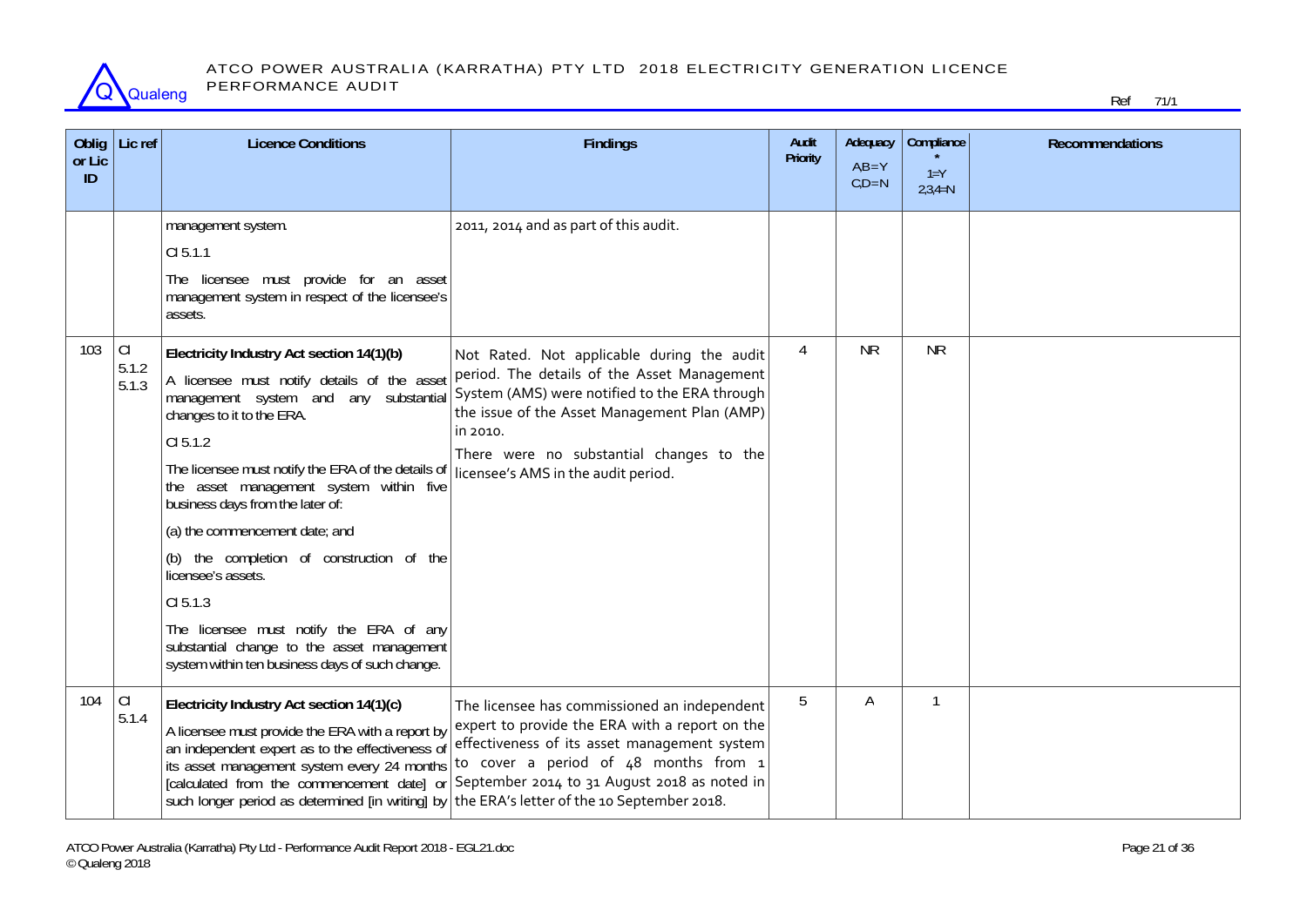

| Oblig<br>or Lic<br>ID | Lic ref     | <b>Licence Conditions</b>                                                                                                                                                                                                                                                                                                                                                                                               | <b>Findings</b>                                                                                                                                                                                                                                                                                                                                                                                                                                                                                                                                                                                                                                                                                                                                                                                                                   | Audit<br>Priority | Adequacy<br>$AiB = Y$<br>$C.D = N$ | Compliance<br>$1 = Y$<br>$2,3,4=N$ | <b>Recommendations</b> |
|-----------------------|-------------|-------------------------------------------------------------------------------------------------------------------------------------------------------------------------------------------------------------------------------------------------------------------------------------------------------------------------------------------------------------------------------------------------------------------------|-----------------------------------------------------------------------------------------------------------------------------------------------------------------------------------------------------------------------------------------------------------------------------------------------------------------------------------------------------------------------------------------------------------------------------------------------------------------------------------------------------------------------------------------------------------------------------------------------------------------------------------------------------------------------------------------------------------------------------------------------------------------------------------------------------------------------------------|-------------------|------------------------------------|------------------------------------|------------------------|
|                       |             | the ERA.                                                                                                                                                                                                                                                                                                                                                                                                                |                                                                                                                                                                                                                                                                                                                                                                                                                                                                                                                                                                                                                                                                                                                                                                                                                                   |                   |                                    |                                    |                        |
| 105                   | CI<br>4.2.1 | Electricity Industry Act section 17(1)<br>A licensee must pay the prescribed licence fees<br>to the ERA according to clauses 6, 7 and 8 of the<br>Economic Regulation Authority (Licensing<br>Funding) Regulations 2014.<br>[2016 Compl. Manual:<br>within one month after the day of grant or renewal<br>of the licence and within one month after each<br>anniversary of that day during the term of the<br>licence.] | The Review noted that the licence grant date<br>appeared to be 19 September 2008 (as per<br>licence v <sub>4</sub> , 1 July 2018). Subsequent verification<br>has determined that the licence grant date was<br>19 December 2008, which was confirmed by the<br>ERA.<br>Through examination of evidence related to<br>licence fee payments the audit found prescribed<br>licence fees had been paid as per requirements:<br>For payment due 19 January 2015, payment<br>effected on 19 December 2014 as per ATCO<br>Power Australia Remittance Advice;<br>• For payment due 19 January 2016: paid 18<br>December 2015 as per Remittance Advice;<br>For payment due 19 January 2017: paid on 16<br>December 2016 as per Remittance Advice;<br>For payment due 19 January 2018: paid on 5<br>January 2018 as per Remittance Advice. | 5                 | Α                                  | $\mathbf{1}$                       |                        |
| 106                   |             | Electricity Industry Act section 31(3)<br>A licensee must take reasonable steps to<br>minimise the extent or duration of any<br>interruption, suspension or restriction of the<br>supply of electricity due<br>to an accident,<br>potential<br>danger<br>emergency,<br><b>or</b><br>other<br>unavoidable cause.                                                                                                         | The audit found that documents and processes<br>are in place to manage and minimise the extent<br>and duration of interruption of the supply of<br>electricity:<br>Plans are in place to deal with emergencies<br>including:                                                                                                                                                                                                                                                                                                                                                                                                                                                                                                                                                                                                      | $\overline{4}$    | A                                  | $\mathbf{1}$                       |                        |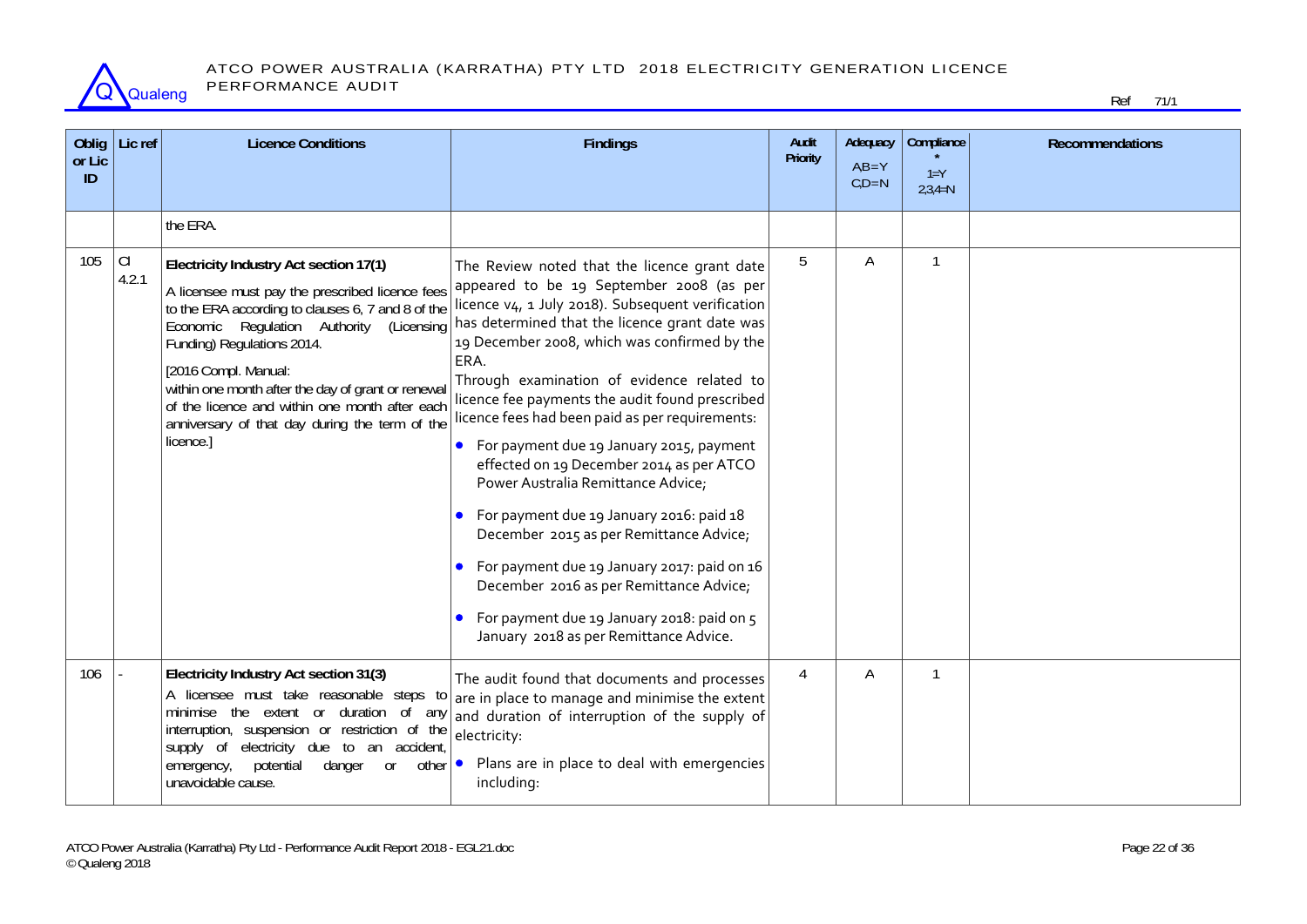

| Oblig<br>or Lic<br>ID | Lic ref      | <b>Licence Conditions</b>                                                                                                         | <b>Findings</b>                                                                                                                                                                                                                                                                                                                                                                                                                                                                                                                                                                                                                 | Audit<br>Priority | Adequacy<br>$A,B = Y$<br>$C,D = N$ | Compliance<br>$1 = Y$<br>$2,3,4=N$ | <b>Recommendations</b> |
|-----------------------|--------------|-----------------------------------------------------------------------------------------------------------------------------------|---------------------------------------------------------------------------------------------------------------------------------------------------------------------------------------------------------------------------------------------------------------------------------------------------------------------------------------------------------------------------------------------------------------------------------------------------------------------------------------------------------------------------------------------------------------------------------------------------------------------------------|-------------------|------------------------------------|------------------------------------|------------------------|
|                       |              |                                                                                                                                   | <b>Emergency Response Plan</b><br>Crisis Management Plan<br><b>Business Continuity Plan</b><br><b>Emergency Response Plan</b><br>Pandemic Plan<br>Loss of Unit - ATCO Contingency Plan;<br>• contracted, defined and regularly monitored<br>performance criteria to optimise the<br>reliability of the plant;<br>a process of risk analysis which identifies<br>risks and actions for mitigating risks;<br>experienced staff and support contractors<br>$\bullet$<br>with defined service scopes;<br>defined operation and maintenance plans,<br>$\bullet$<br>including outages,<br>based<br>on OEM<br>information and manuals. |                   |                                    |                                    |                        |
| 107                   | CI.<br>4.1.1 | Electricity Industry Act section 41(6)<br>A licensee must pay the costs of taking an<br>interest in land or an easement over land | The Power Purchase Agreement (PPA) between<br>the licensee and its single customer, Horizon<br>Power, under sections 1 and 2, provides for the<br>customer to lease the land on which the<br>Karratha Power Station (KPS) is situated, to the<br>licensee.<br>The Audit found sufficient evidence to show<br>that APAK continued to lease the land on which                                                                                                                                                                                                                                                                     | 4                 | Α                                  | $\mathbf{1}$                       |                        |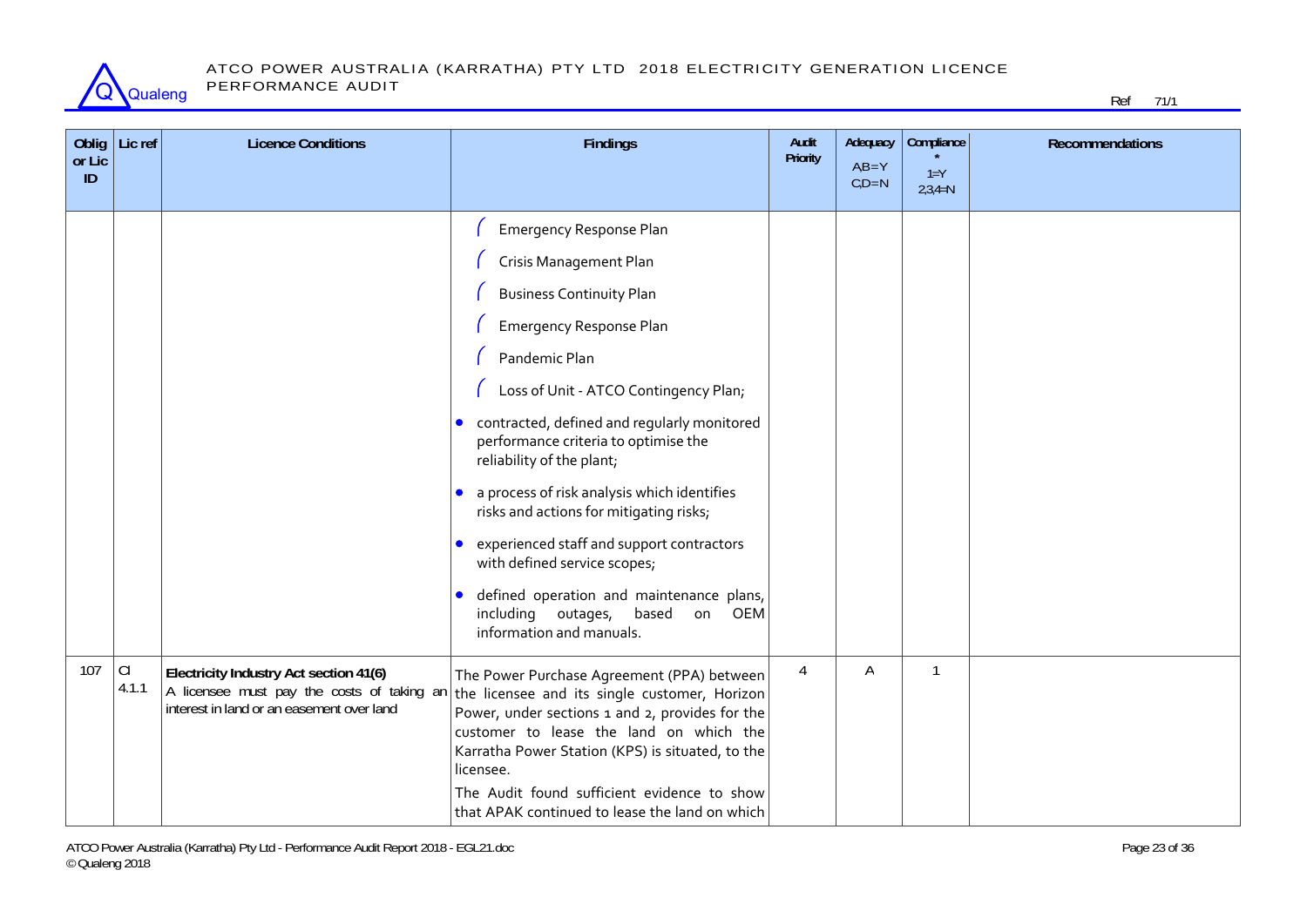

#### ATCO POWER AUSTRALIA (KARRATHA) PTY LTD 2018 ELECTRICITY GENERATION LICENCE PERFORMANCE AUDIT

| Oblig<br>or Lic<br>ID | Lic ref     | <b>Licence Conditions</b>                                                                                                                                                                                                                                                                   | <b>Findings</b>                                                                                                                                                                                                                                                                                                                                                                                                                                                                                                                                                                                                                                                                                                                                                                                                                                                                                            | Audit<br><b>Priority</b> | Adequacy<br>$A,B = Y$<br>$C.D = N$ | Compliance<br>$1 = Y$<br>$2,3,4=N$ | <b>Recommendations</b> |
|-----------------------|-------------|---------------------------------------------------------------------------------------------------------------------------------------------------------------------------------------------------------------------------------------------------------------------------------------------|------------------------------------------------------------------------------------------------------------------------------------------------------------------------------------------------------------------------------------------------------------------------------------------------------------------------------------------------------------------------------------------------------------------------------------------------------------------------------------------------------------------------------------------------------------------------------------------------------------------------------------------------------------------------------------------------------------------------------------------------------------------------------------------------------------------------------------------------------------------------------------------------------------|--------------------------|------------------------------------|------------------------------------|------------------------|
|                       |             |                                                                                                                                                                                                                                                                                             | the KPS is located at a nominal fee from the<br>customer and did not obtain further interest on<br>the land.                                                                                                                                                                                                                                                                                                                                                                                                                                                                                                                                                                                                                                                                                                                                                                                               |                          |                                    |                                    |                        |
| 119                   | CI<br>4.3.1 | Accounting records:<br>Electricity Industry Act section 11<br>A licensee and any related body corporate must<br>maintain accounting records that comply with the Standards.<br>Australian Accounting<br>Standards<br>Standards or equivalent International Accounting   that:<br>Standards. | There was evidence to show that accounting<br>records of the body corporate comply with the<br>Australian Accounting Standards<br>Board<br>Board Examination of the licensee's records confirmed<br>• accounting records had been maintained for<br>the audit period;<br>compliance statements are included in the<br>annual financial reports stating compliance<br>with the Corporation Act and with<br>recognition and measurement criteria and<br>with disclosure requirements of Australian<br>Accounting Standards Board (AASB)<br>Standards.<br>The financial reports have been audited by<br>independent auditors which have concluded<br>that in their opinion the financial report<br>"presents fairly, in all material respects, the<br>financial position" of the licensee and "its<br>financial performance and cashflow in<br>accordance with the accounting policies<br>described" [above]. | $\overline{4}$           | A                                  | $\mathbf{1}$                       |                        |
| 121                   | C <br>5.3.2 | <b>Electricity Industry Act section 11</b>                                                                                                                                                                                                                                                  | The licensee has specified and the auditor has                                                                                                                                                                                                                                                                                                                                                                                                                                                                                                                                                                                                                                                                                                                                                                                                                                                             | 4                        | A                                  | $\mathbf{1}$                       |                        |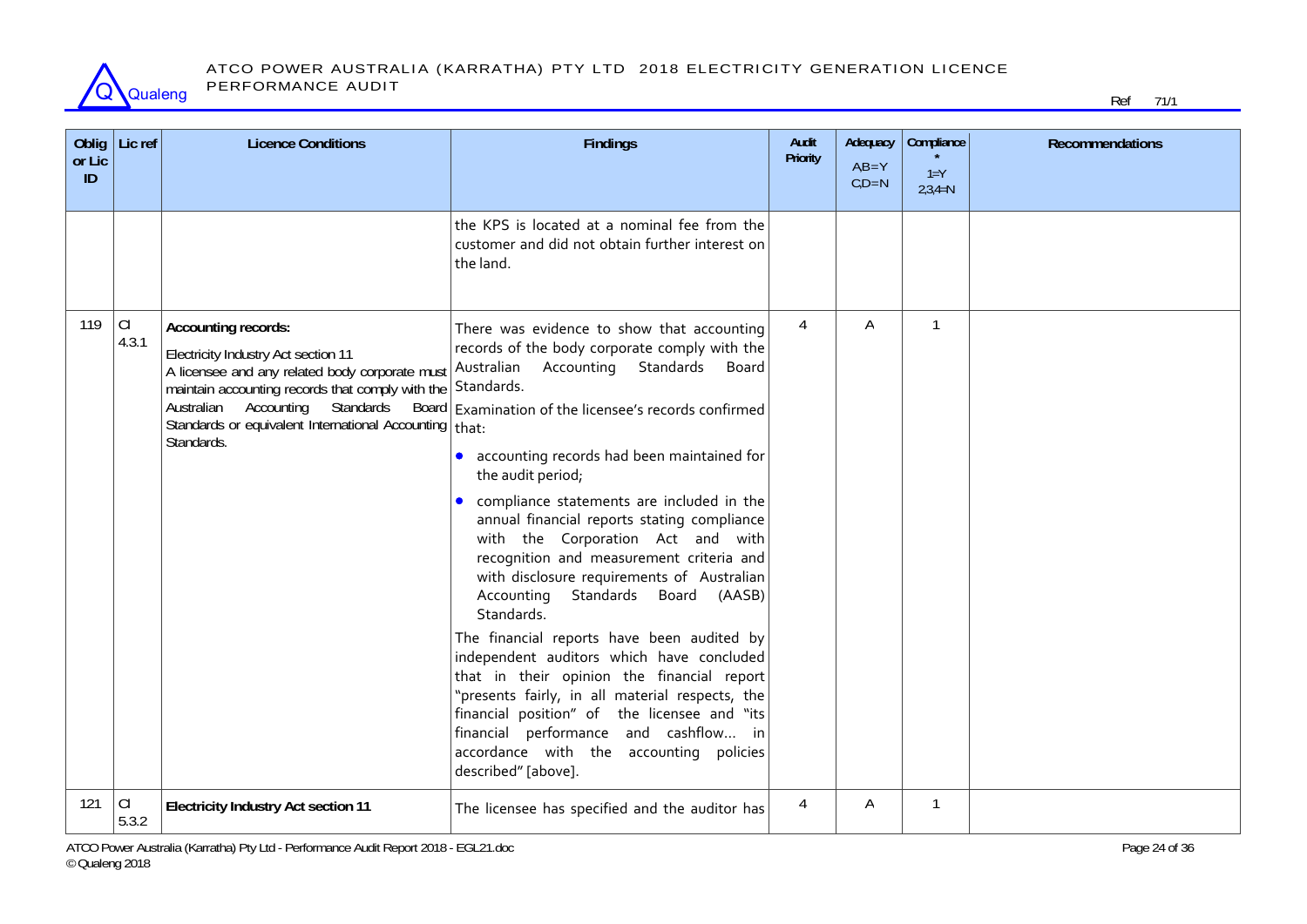

| Oblig<br>or Lic<br>ID | Lic ref      | <b>Licence Conditions</b>                                                                                                                                                                                                                                                                                                                                                                                                                                                                                                           | <b>Findings</b>                                                                                                                                                                                                                                               | Audit<br>Priority | Adequacy<br>$AiB = Y$<br>$C,D = N$ | Compliance<br>$1 = Y$<br>$2,3,4=N$ | <b>Recommendations</b> |
|-----------------------|--------------|-------------------------------------------------------------------------------------------------------------------------------------------------------------------------------------------------------------------------------------------------------------------------------------------------------------------------------------------------------------------------------------------------------------------------------------------------------------------------------------------------------------------------------------|---------------------------------------------------------------------------------------------------------------------------------------------------------------------------------------------------------------------------------------------------------------|-------------------|------------------------------------|------------------------------------|------------------------|
|                       |              | comply, with the ERA's standard audit guidelines<br>for a performance audit.                                                                                                                                                                                                                                                                                                                                                                                                                                                        | A licensee must comply, and require its auditor to documented in the Audit Plan its compliance<br>with the ERA's guidelines. The Audit Plan was<br>approved by the ERA on 12 November 2018.                                                                   |                   |                                    |                                    |                        |
| 122                   | C <br>5.1.5  | <b>Electricity Industry Act section 11</b><br>A licensee must comply, and must require the<br>licensee's expert to comply, with the relevant<br>aspects of the ERA's standard guidelines for the<br>asset management system review.                                                                                                                                                                                                                                                                                                 | The licensee has complied and has requested<br>the licensee's expert, Qualeng, to comply with<br>the ERA's quidelines.<br>The licensee's expert has documented in the<br>Audit Plan its compliance with the ERA's<br>quidelines.                              | $\overline{2}$    | Α                                  | $\mathbf{1}$                       |                        |
| 123                   | CI.<br>4.4.1 | Reporting a Change in Circumstances<br>Electricity Industry Act section 11<br>In the manner prescribed, a licensee must notify<br>the ERA, if it is under external administration or i<br>there is a significant change in the circumstances<br>that the licence was granted which may affect the<br>licensee's ability to meet its obligations.                                                                                                                                                                                    | Not rated, the Senior Manager Operations and<br>Engineering confirmed that there was no<br>significant change in the circumstances upon<br>which the licence was granted which could<br>affect APAK's ability to meet its obligations in<br>the audit period. | $\overline{4}$    | <b>NR</b>                          | <b>NR</b>                          |                        |
| L12                   | CI<br>4.4.1  | The licensee must report to the ERA:<br>(a) if the licensee is under external administration<br>as defined by the Corporations Act 2001 (Cwth)<br>within 2 business days of such external<br>administration occurring; or<br>(b) if the licensee experiences a change in the<br>licensee's corporate, financial or technical<br>circumstances upon which this licence was<br>granted which may affect the licensee's ability to<br>meet its obligations under this licence<br>within 10 business days of the change occurring<br>or | Not rated, the Senior Manager Operations and<br>Engineering confirmed that there was no<br>significant change in the circumstances upon<br>which the licence was granted which could<br>affect APAK's ability to meet its obligations in<br>the audit period. | 4                 | <b>NR</b>                          | <b>NR</b>                          |                        |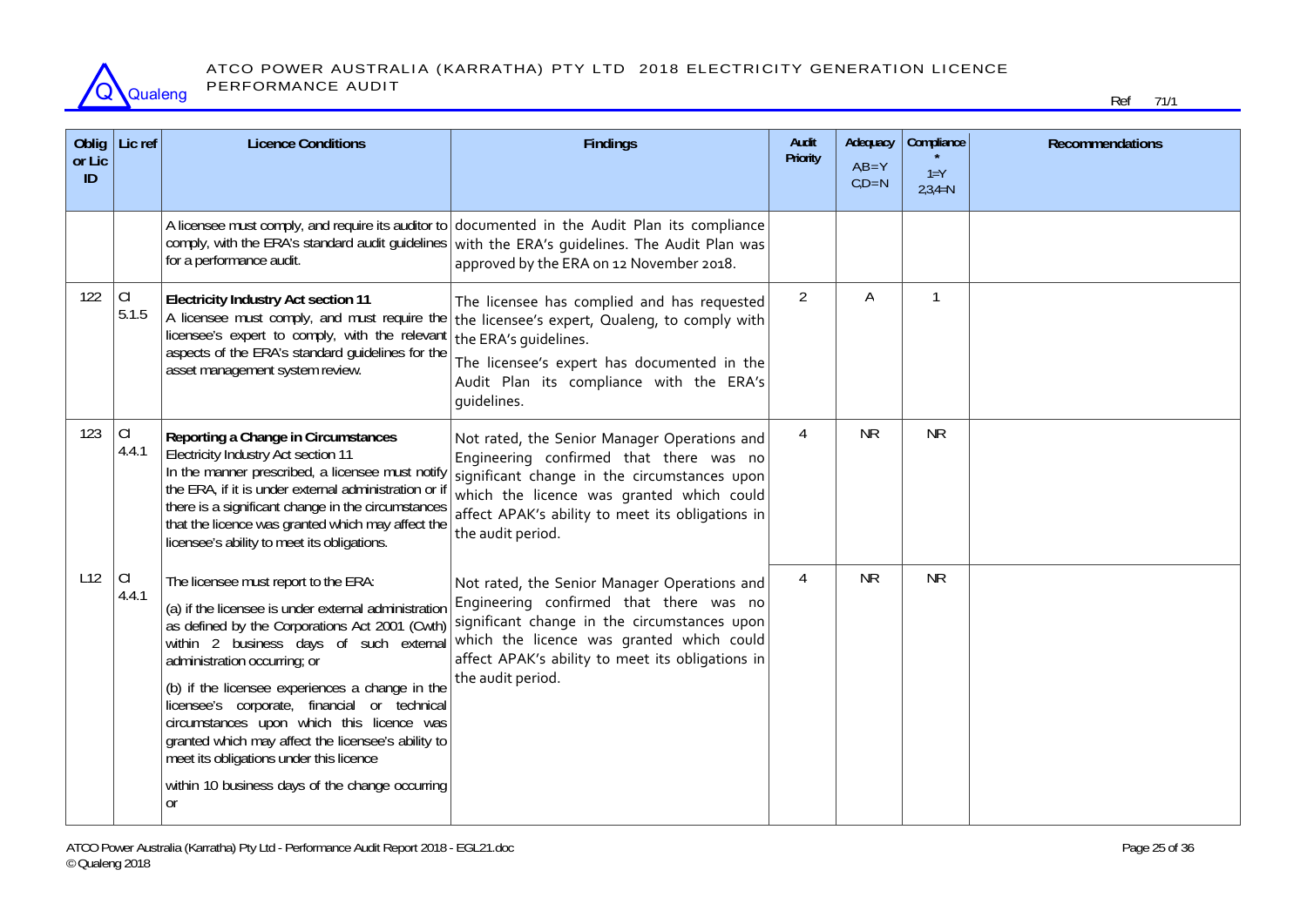

| Oblig<br>or Lic<br>ID | Lic ref     | <b>Licence Conditions</b>                                                                                                                                                                                                                                         | <b>Findings</b>                                                                                                                                                                                                                                                                                                                                                                                                                                                                                                                                                                                                                                                                                                                       | Audit<br>Priority | Adequacy<br>$A,B = Y$<br>$C,D = N$ | Compliance<br>$1 = Y$<br>$2,3,4=N$ | <b>Recommendations</b> |
|-----------------------|-------------|-------------------------------------------------------------------------------------------------------------------------------------------------------------------------------------------------------------------------------------------------------------------|---------------------------------------------------------------------------------------------------------------------------------------------------------------------------------------------------------------------------------------------------------------------------------------------------------------------------------------------------------------------------------------------------------------------------------------------------------------------------------------------------------------------------------------------------------------------------------------------------------------------------------------------------------------------------------------------------------------------------------------|-------------------|------------------------------------|------------------------------------|------------------------|
|                       |             | (c) if the:<br>(i-iii) licensee's name; licensee's ABN;<br>licensee's address;<br>(iv) description of the generating works;<br><sub>Or</sub><br>(v) nameplate capacity of the generating<br>works,<br>change, within 10 business days of the change<br>occurring. |                                                                                                                                                                                                                                                                                                                                                                                                                                                                                                                                                                                                                                                                                                                                       |                   |                                    |                                    |                        |
| 124                   | CI<br>4.5.1 | Provision of information<br>Electricity Industry Act section 11<br>A licensee must provide the ERA, in the manner<br>prescribed, with any information that the ERA<br>requires in connection with its functions under the<br>Electricity Industry Act.            | Under the Electricity Industry Act the licensee is<br>required to provide the information requested<br>by the Authority which includes:<br>Annual Compliance reports covering all of its<br>type 1 and type 2 licence obligations for each<br>reporting year (1 July and ending 30 June) by<br>31 August immediately following the end of<br>the financial year that is the subject of the<br>report.<br>A "Licence compliance Due Diligence Process" is<br>in place through the Manager Governance &<br>Compliance and the Senior Manager Operations<br>and Engineering for the preparation of<br>compliance reports due to be issued to the ERA<br>annually. "Due Diligence/ Compliance Reports"<br>for 2017 and 2018 were sighted. | 5                 | Α                                  | $\mathbf{1}$                       |                        |
|                       |             |                                                                                                                                                                                                                                                                   | The audit examined the licensee obligation<br>register and compliance reports and found<br>evidence of the following:                                                                                                                                                                                                                                                                                                                                                                                                                                                                                                                                                                                                                 |                   |                                    |                                    |                        |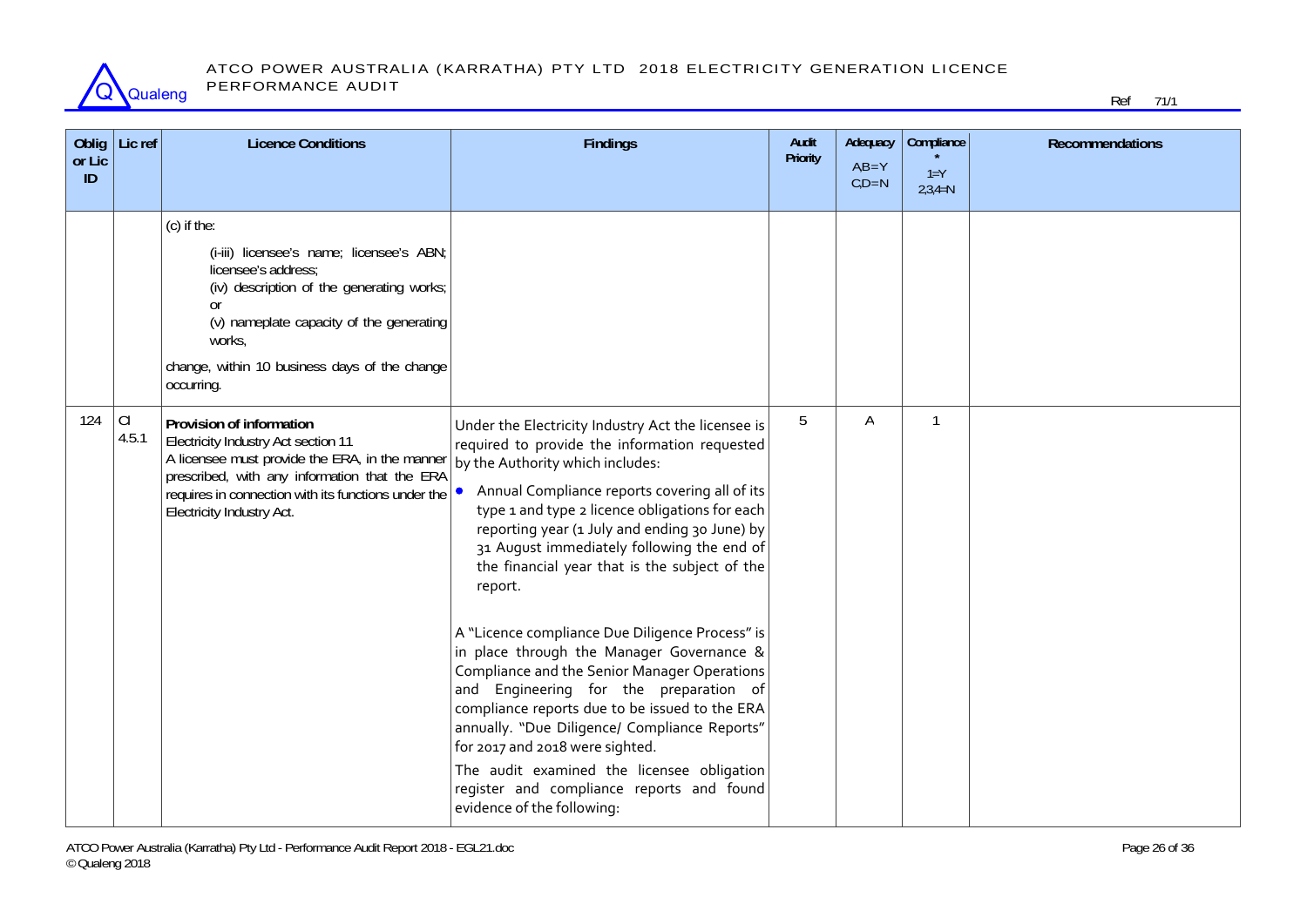

| or Lic | Oblig   Lic ref | <b>Licence Conditions</b> | <b>Findings</b>                                                                                                                                                                                                                                                                                                                                                                                                                                                                                                                                                                                                                                                                                                                                                                                                                                                                                                                                            | Audit<br>Priority | Adequacy<br>$AiB = Y$ | Compliance<br>$1 = Y$ | <b>Recommendations</b> |
|--------|-----------------|---------------------------|------------------------------------------------------------------------------------------------------------------------------------------------------------------------------------------------------------------------------------------------------------------------------------------------------------------------------------------------------------------------------------------------------------------------------------------------------------------------------------------------------------------------------------------------------------------------------------------------------------------------------------------------------------------------------------------------------------------------------------------------------------------------------------------------------------------------------------------------------------------------------------------------------------------------------------------------------------|-------------------|-----------------------|-----------------------|------------------------|
| ID     |                 |                           |                                                                                                                                                                                                                                                                                                                                                                                                                                                                                                                                                                                                                                                                                                                                                                                                                                                                                                                                                            |                   | $C,D = N$             | $2,3,4=N$             |                        |
|        |                 |                           | • Report required by 31 August 2015 to cover<br>the period 1 July 2014 to 30 June 2015<br>Issued 18 August 2015, reported no<br>contraventions;<br>• Report required by 31 August 2016 to cover<br>the period 1 July 2015 to 30 June 2016<br>Issued 29 August 2016, reported no<br>contraventions;<br>• Report required by 31 August 2017 to cover<br>the period 1 July 2016 to 30 June 2017<br>Issued 24 August 2017, reported no<br>contraventions;<br>• Report required by 31 August 2018 to cover<br>the period 1 July 2017 to 30 June 2018<br>Issued 20 August 2018, reported no<br>contraventions.<br>The compliance reports were consistent with<br>the obligation register requirements and were<br>submitted in accordance with the requirements<br>during the audit period.<br>There was a request by the ERA on 17 August<br>2017 for the capacity rating of the generation<br>works which was provided by the licensee on 6<br>September 2017. |                   |                       |                       |                        |
| 125    | CL<br>3.8.1     | Publishing information    | Not Rated. Not applicable in the audit period.                                                                                                                                                                                                                                                                                                                                                                                                                                                                                                                                                                                                                                                                                                                                                                                                                                                                                                             | 5                 | <b>NR</b>             | <b>NR</b>             |                        |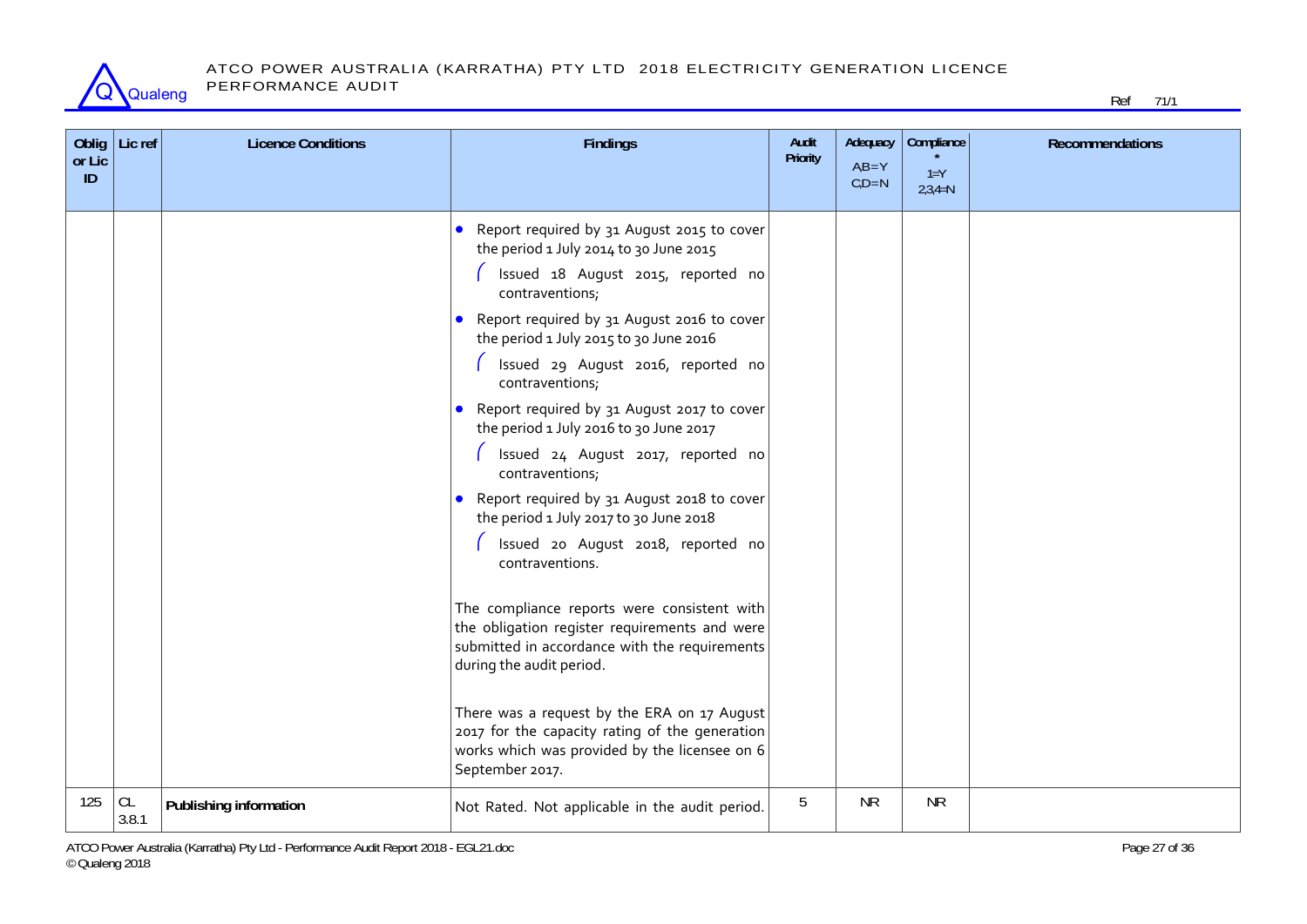

| Oblig<br>or Lic<br>ID | Lic ref     | <b>Licence Conditions</b>                                                                                                                                                                                                                                                                                                                   | <b>Findings</b>                                                                                                                                                                                                                                                                                                                                                                                                                                                                                                                                                                                                                                                                                                                                                    | Audit<br><b>Priority</b> | Adequacy<br>$AiB = Y$<br>$C,D = N$ | Compliance<br>$1 = Y$<br>$2,3,4=N$ | <b>Recommendations</b>                                                                                                                                                                                                                                                                               |
|-----------------------|-------------|---------------------------------------------------------------------------------------------------------------------------------------------------------------------------------------------------------------------------------------------------------------------------------------------------------------------------------------------|--------------------------------------------------------------------------------------------------------------------------------------------------------------------------------------------------------------------------------------------------------------------------------------------------------------------------------------------------------------------------------------------------------------------------------------------------------------------------------------------------------------------------------------------------------------------------------------------------------------------------------------------------------------------------------------------------------------------------------------------------------------------|--------------------------|------------------------------------|------------------------------------|------------------------------------------------------------------------------------------------------------------------------------------------------------------------------------------------------------------------------------------------------------------------------------------------------|
|                       |             | Electricity Industry Act section 11<br>A licensee must publish any information as<br>directed by the ERA to publish, within the<br>timeframes specified.                                                                                                                                                                                    | There were no directions by the Authority to<br>publish any information other than the reports<br>detailed under Obligation 124.                                                                                                                                                                                                                                                                                                                                                                                                                                                                                                                                                                                                                                   |                          |                                    |                                    |                                                                                                                                                                                                                                                                                                      |
| 126                   | CI<br>3.7.1 | <b>Notices</b><br>Electricity Industry Act section 11<br>Unless otherwise specified, all notices must be in<br>writing.                                                                                                                                                                                                                     | No notices were given during the audit period. It<br>was confirmed with the licensee's Manager<br>Governance and Compliance that all notices are<br>due to be provided in writing.                                                                                                                                                                                                                                                                                                                                                                                                                                                                                                                                                                                 | 5                        | <b>NR</b>                          | <b>NR</b>                          |                                                                                                                                                                                                                                                                                                      |
|                       |             | <b>Electricity Industry Metering Code</b>                                                                                                                                                                                                                                                                                                   |                                                                                                                                                                                                                                                                                                                                                                                                                                                                                                                                                                                                                                                                                                                                                                    |                          |                                    |                                    |                                                                                                                                                                                                                                                                                                      |
| 451                   | CI<br>4.1.1 | Electricity Industry Metering Code clause<br>7.2(1)<br>participants must use reasonable<br>Code<br>endeavours to ensure that they can send and<br>receive a notice by post, facsimile and electronic<br>communication and must notify the network<br>operator of a telephone number for voice<br>communication in connection with the Code. | Complies.<br>Communication protocols are set in section 8.2<br>of the PPA. Requirements include telephone,<br>electronic signals through the SCADA systems,<br>notices in writing,<br>The code participant has facilities to send and<br>receive notices by post, facsimile and electronic<br>communication.<br>The Manager, Governance and Compliance<br>advised that APAK holds quarterly meetings<br>with the network operator. Both parties have<br>appointed communication leads and provided<br>contact details.<br>The Code participant has a Communication<br>Protocol in place with the network operator<br>which was approved in December 2014. The<br>Communication Protocol is currently under<br>review.<br>The Communication Protocol is out of date | 5                        | B                                  | 1                                  | (OFI) The Operating Protocol needs<br>$\mathbf{1}$ .<br>to be updated to reflect the actual<br>communication arrangements.<br>In the interim a temporary<br>1.1.<br>contact list should be in place<br>formally<br>record<br>the<br>to<br>communication details and<br>provide them to the customer. |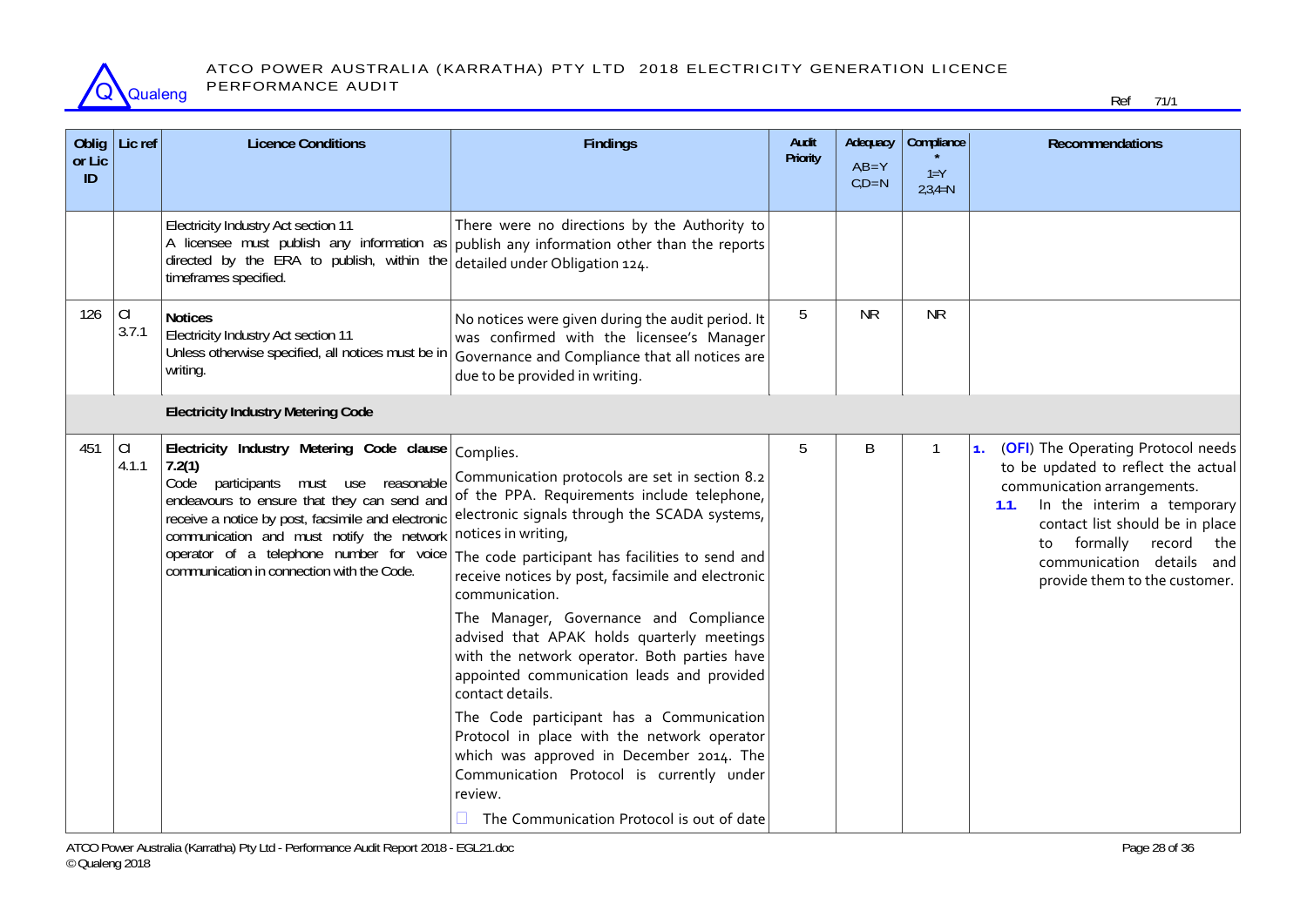

| Oblig<br>or Lic<br>ID | Lic ref     | <b>Licence Conditions</b>                                                                                                                                                                                                                                                                                                                                                                             | <b>Findings</b>                                                                                                                                                                                                                                                                                                                                                                                                                                                                    | Audit<br>Priority | Adequacy<br>$A,B = Y$<br>$C,D = N$ | Compliance<br>$1 = Y$<br>$2,3,4=N$ | <b>Recommendations</b> |
|-----------------------|-------------|-------------------------------------------------------------------------------------------------------------------------------------------------------------------------------------------------------------------------------------------------------------------------------------------------------------------------------------------------------------------------------------------------------|------------------------------------------------------------------------------------------------------------------------------------------------------------------------------------------------------------------------------------------------------------------------------------------------------------------------------------------------------------------------------------------------------------------------------------------------------------------------------------|-------------------|------------------------------------|------------------------------------|------------------------|
|                       |             |                                                                                                                                                                                                                                                                                                                                                                                                       | as the power station structure is now<br>different, e.g. there is no "Station Manager"<br>however the document is partly out of the<br>licensee control as it is subject to a<br>combined update with the customer.<br>In the interim the existing protocol is in<br>operation, and continuous communication<br>processes are in place such as daily formal<br>handover, regular notifications on O&M matters<br>and quarterly meetings between the two<br>parties.                |                   |                                    |                                    |                        |
| 455                   | C <br>4.1.1 | Electricity Industry Metering Code clause 7.5<br>A Code participant must subject to subclauses<br>5.17A and 7.6 not disclose, or permit the<br>disclosure of, confidential information provided to<br>it under or in connection with the Code and may<br>only use or reproduce confidential information for<br>the purpose for which it was disclosed or another<br>purpose contemplated by the Code. | Complies. There was no evidence that there<br>have been breaches of confidentiality during the<br>audit period.<br>Manager, Governance and Compliance advised<br>that:<br>Information management, IT and data<br>security practices are in place;<br>Confidentiality clauses exist in the licensee's<br>staff employment contracts;<br>Ring fencing policy is in place on information<br>(e.g. electricity information is not shared<br>with other branches of business like gas). | 4                 | Α                                  |                                    |                        |
| 456                   | C <br>4.1.1 | Electricity Industry Metering Code clause<br>7.6(1)<br>A Code participant must disclose or permit the<br>disclosure of confidential information that is<br>required to be disclosed by the Code.                                                                                                                                                                                                      | Complies. Discussion with the Manager,<br>Governance and Compliance confirmed that the<br>licensee permits the disclosure of confidential<br>information that is required to be disclosed by<br>the Code and that no disclosure was required                                                                                                                                                                                                                                       | 4                 | <b>NR</b>                          | <b>NR</b>                          |                        |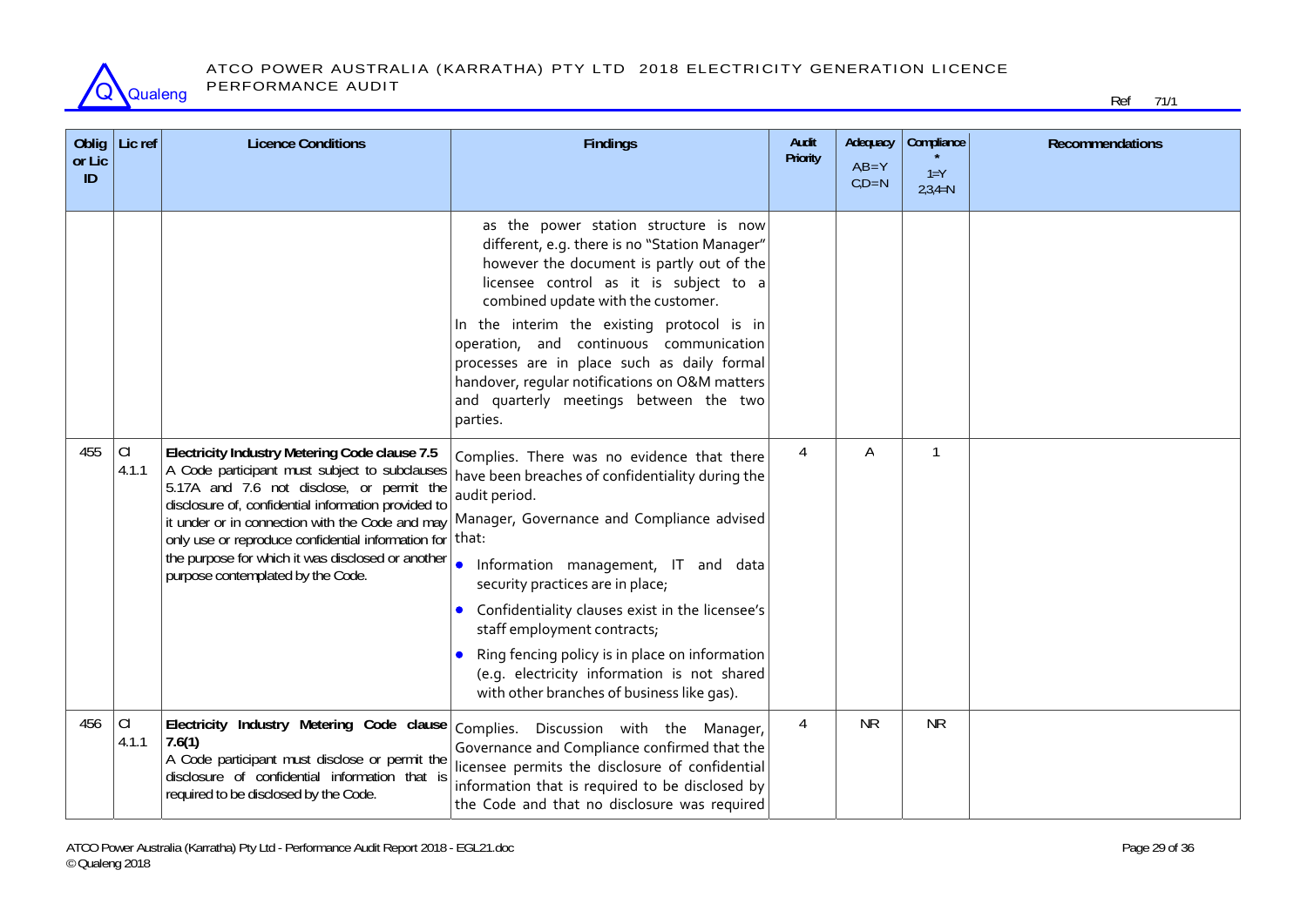

#### ATCO POWER AUSTRALIA (KARRATHA) PTY LTD 2018 ELECTRICITY GENERATION LICENCE PERFORMANCE AUDIT

| Oblig<br>or Lic<br>ID | Lic ref     | <b>Licence Conditions</b>                                                                                                                                                                                                                                                                                                                                                             | <b>Findings</b>                                                                                                                                              | Audit<br><b>Priority</b> | Adequacy<br>$AiB = Y$<br>$C,D = N$ | Compliance<br>$1 = Y$<br>$2,3,4=N$ | <b>Recommendations</b> |
|-----------------------|-------------|---------------------------------------------------------------------------------------------------------------------------------------------------------------------------------------------------------------------------------------------------------------------------------------------------------------------------------------------------------------------------------------|--------------------------------------------------------------------------------------------------------------------------------------------------------------|--------------------------|------------------------------------|------------------------------------|------------------------|
|                       |             |                                                                                                                                                                                                                                                                                                                                                                                       | during the audit period.                                                                                                                                     |                          |                                    |                                    |                        |
| 457                   | CI<br>4.1.1 | Electricity Industry Metering Code clause<br>8.1(1)<br>If any dispute arises between any Code<br>participants then (subject to subclause 8.2(3))<br>representatives of disputing parties must meet<br>within 5 business days after a notice given by a<br>disputing party to the other disputing parties and<br>attempt to resolve the dispute by negotiations in<br>good faith.      | Not rated. The Manager, Governance and<br>Compliance confirmed that there were no<br>disputes in the audit period.                                           | 5                        | <b>NR</b>                          | <b>NR</b>                          |                        |
| 458                   | CI<br>4.1.1 | Electricity Industry Metering Code clause<br>8.1(2)<br>If a dispute is not resolved within 10 business<br>days after the dispute is referred to<br>representative negotiations, the disputing parties<br>must refer the dispute to a senior management<br>officer of each disputing party who must meet<br>and attempt to resolve the dispute by<br>negotiations in good faith.       | Not rated. The Manager, Governance and<br>Compliance confirmed that there were no<br>disputes in the audit period.                                           | 5                        | <b>NR</b>                          | <b>NR</b>                          |                        |
| 459                   | CI<br>4.1.1 | Electricity Industry Metering Code clause<br>8.1(3)<br>If the dispute is not resolved within 10 business<br>days after the dispute is referred to senior<br>management negotiations, the disputing parties<br>must refer the dispute to the senior executive<br>officer of each disputing party who must meet<br>and attempt to resolve the dispute by<br>negotiations in good faith. | Not rated. The Manager, Governance and<br>Compliance confirmed that there were no<br>disputes in the audit period.                                           | 5                        | <b>NR</b>                          | <b>NR</b>                          |                        |
| 460                   | CI<br>4.1.1 | 8.1(4)<br>If the dispute is resolved by representative<br>negotiations, senior management negotiations or                                                                                                                                                                                                                                                                             | Electricity Industry Metering Code clause Not rated. The Manager, Governance and<br>Compliance confirmed that there were no<br>disputes in the audit period. | $\overline{4}$           | <b>NR</b>                          | <b>NR</b>                          |                        |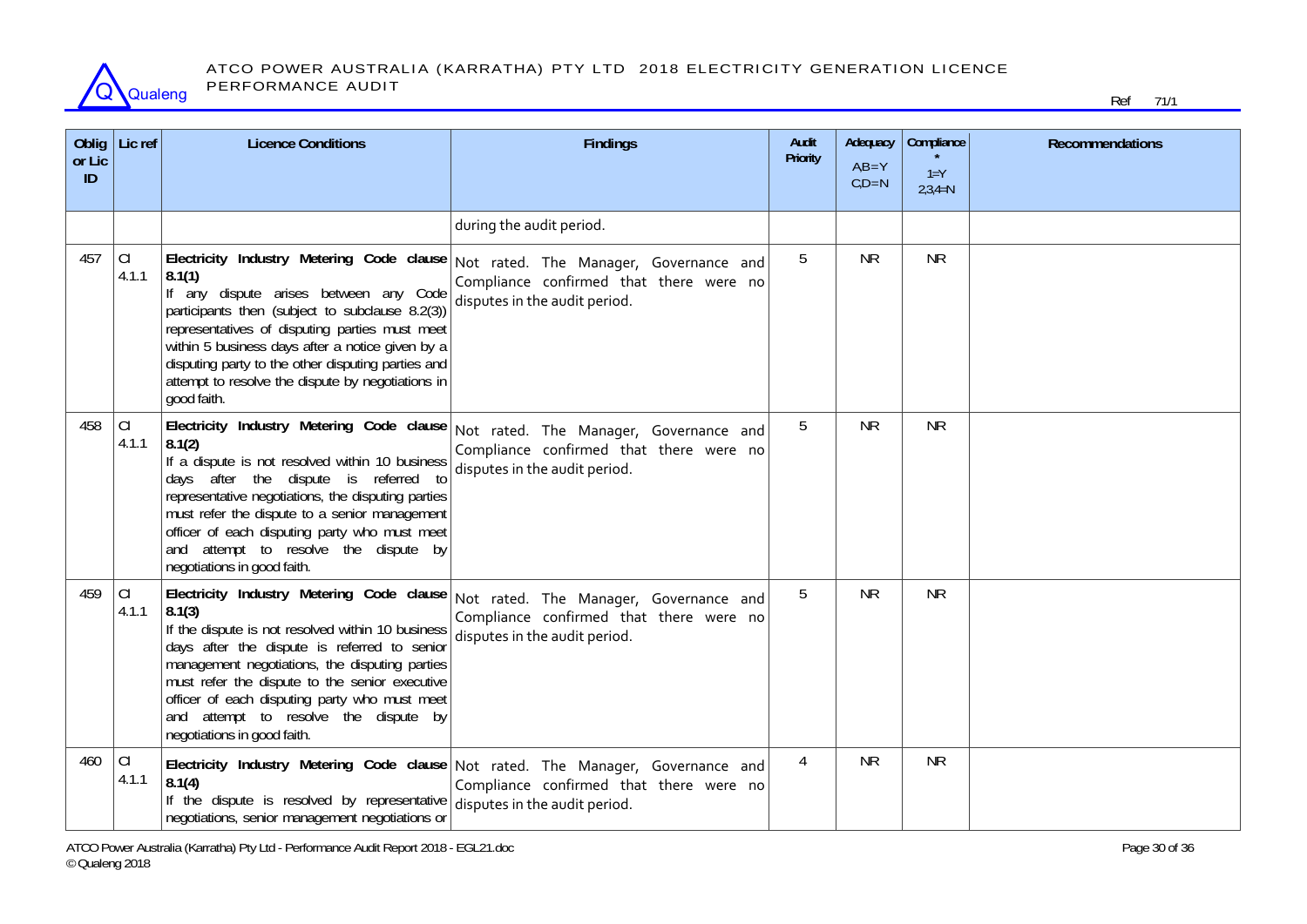

#### ATCO POWER AUSTRALIA (KARRATHA) PTY LTD 2018 ELECTRICITY GENERATION LICENCE PERFORMANCE AUDIT

| or Lic<br>ID | Oblig   Lic ref $ $ | <b>Licence Conditions</b>                                                                                                                             | <b>Findings</b>                                                                                                                 | Audit<br>Priority | $AiB = Y$<br>$C,D = N$ | Adequacy   Compliance  <br>$1 = Y$<br>$2,3,4=N$ | <b>Recommendations</b> |
|--------------|---------------------|-------------------------------------------------------------------------------------------------------------------------------------------------------|---------------------------------------------------------------------------------------------------------------------------------|-------------------|------------------------|-------------------------------------------------|------------------------|
|              |                     | CEO negotiations, the disputing parties must<br>prepare a written and signed record of the<br>resolution and adhere to the resolution.                |                                                                                                                                 |                   |                        |                                                 |                        |
| $461$ CI     | 4.1.1               | 8.3(2)<br>The disputing parties must at all times conduct disputes in the audit period.<br>towards achieving the objective in subclause<br>$8.3(1)$ . | Electricity Industry Metering Code clause Not rated. The Manager, Governance and<br>$ $ Compliance confirmed that there were no |                   | NR.                    | <b>NR</b>                                       |                        |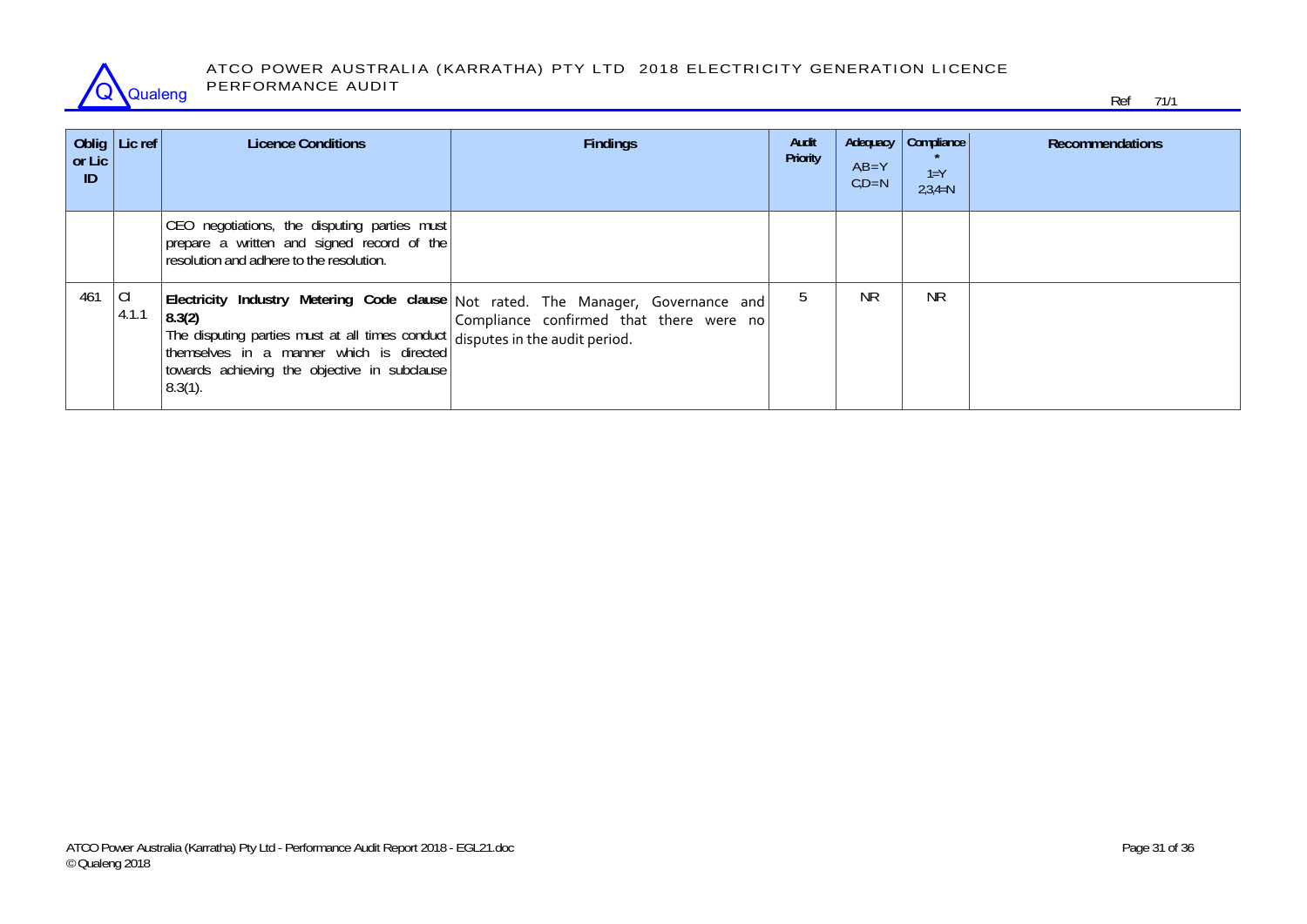

### **3 CHANGES TO THE LICENCE**

A minor change to the licence conditions is required to bring the licence text in line with current legislation:

Licence Clause 5.3.1:

"The licensee must, unless otherwise notified in writing by the ERA, provide the ERA with a performance audit within  $24$  months after the commencement date, and every  $24$ months thereafter."

The last part of the clause needs to be changed to reflect the Act, section 13(1) in regard to the audit being carried out "once in every period of 24 months (or any longer period that the Authority allows)".

### **4 RECOMMENDATIONS**

### **4.1 CURRENT AUDIT NON-COMPLIANCES AND RECOMMENDATIONS**

Recommendations on the actions to be taken by the licensee to address the current performance audit non‐compliances are listed in Table 6 and Table 7.

|                      | Table of Current Audit Non Compliances/Recommendations (Resolved)                                                                 |                                              |                          |  |  |  |  |
|----------------------|-----------------------------------------------------------------------------------------------------------------------------------|----------------------------------------------|--------------------------|--|--|--|--|
|                      | Resolved during current Audit period<br>А.                                                                                        |                                              |                          |  |  |  |  |
| <b>Manual</b><br>Ref | Non Compliance/Controls Improvement<br>(Rating / Legislative Obligation / Details of<br>Non Compliance or inadequacy of controls) | Date Resolved (&<br>management action taken) | <b>Auditors Comments</b> |  |  |  |  |
|                      | No actions resolved during current audit<br>period.                                                                               |                                              |                          |  |  |  |  |

#### **Table 6 ‐ Current audit non‐compliances and recommendations (Resolved)**

#### **Table 7 ‐ Current audit non‐compliances and recommendations (Unresolved)**

| <b>Table of Current Audit Non Compliances/Recommendations</b><br>(Unresolved) |                                                                                                                                                |                                 |                                                   |  |  |  |  |
|-------------------------------------------------------------------------------|------------------------------------------------------------------------------------------------------------------------------------------------|---------------------------------|---------------------------------------------------|--|--|--|--|
| <b>Unresolved during current Audit period</b><br>В.                           |                                                                                                                                                |                                 |                                                   |  |  |  |  |
| Ref. No/<br>Year                                                              | <b>Non Compliance/Controls</b><br>Improvement<br>(Rating / Legislative Obligation /<br>Details of Non Compliance or<br>inadequacy of controls) | <b>Auditors' Recommendation</b> | Management action taken by<br>end of Audit period |  |  |  |  |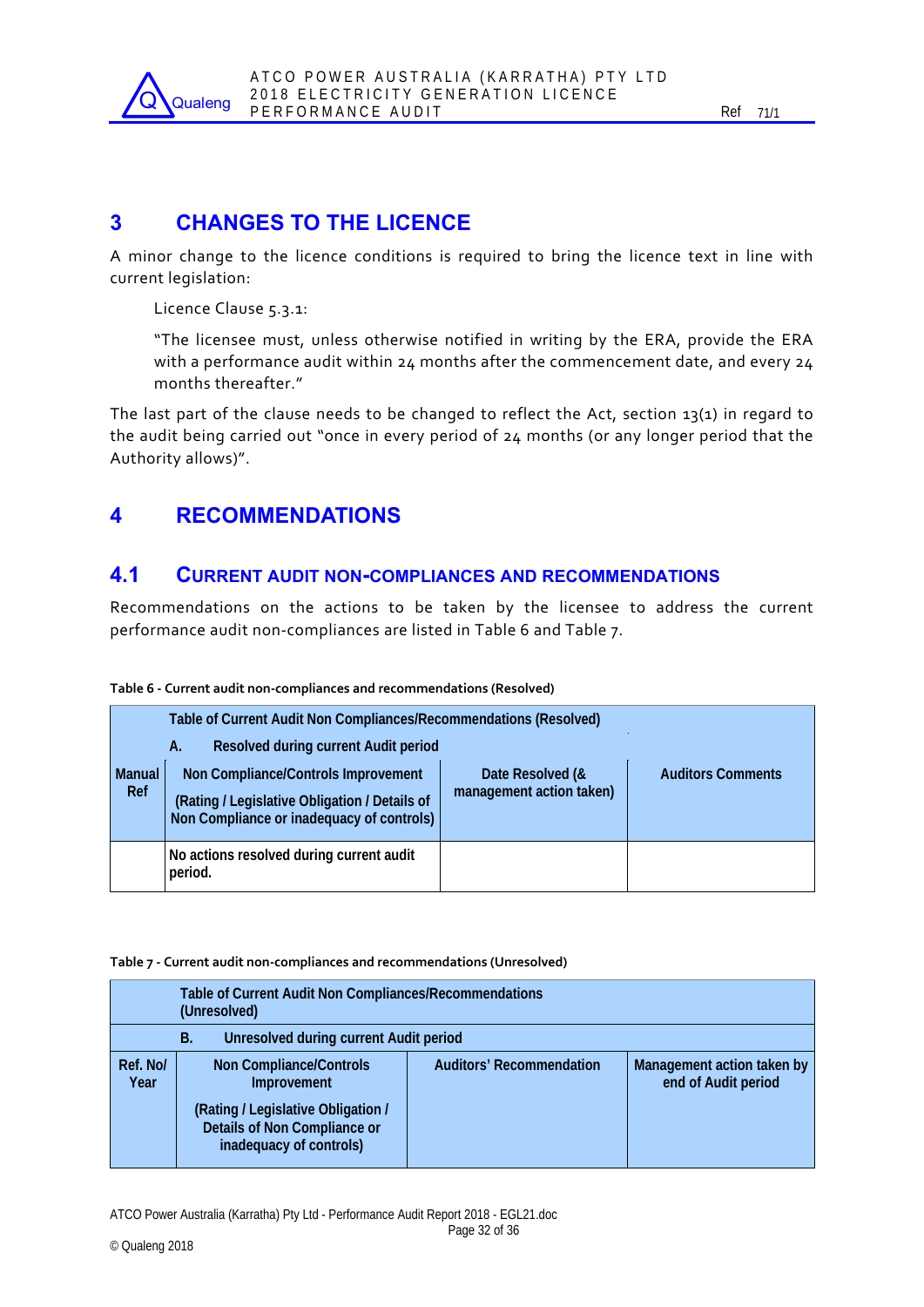

#### ATCO POWER AUSTRALIA (KARRATHA) PTY LTD 2018 ELECTRICITY GENERATION LICENCE P E R F O R M A N C E A U D I T REFORMANCE AU D I T

|                  | Table of Current Audit Non Compliances/Recommendations<br>(Unresolved)                                                                                                                                                                                                                                                                                                                                                                                                                                                                                                                                                                                |                                                                                                                                                                                                                                                                                        |                                                   |
|------------------|-------------------------------------------------------------------------------------------------------------------------------------------------------------------------------------------------------------------------------------------------------------------------------------------------------------------------------------------------------------------------------------------------------------------------------------------------------------------------------------------------------------------------------------------------------------------------------------------------------------------------------------------------------|----------------------------------------------------------------------------------------------------------------------------------------------------------------------------------------------------------------------------------------------------------------------------------------|---------------------------------------------------|
|                  | <b>Unresolved during current Audit period</b><br><b>B.</b>                                                                                                                                                                                                                                                                                                                                                                                                                                                                                                                                                                                            |                                                                                                                                                                                                                                                                                        |                                                   |
| Ref. No/<br>Year | <b>Non Compliance/Controls</b><br>Improvement                                                                                                                                                                                                                                                                                                                                                                                                                                                                                                                                                                                                         | <b>Auditors' Recommendation</b>                                                                                                                                                                                                                                                        | Management action taken by<br>end of Audit period |
|                  | (Rating / Legislative Obligation /<br><b>Details of Non Compliance or</b><br>inadequacy of controls)                                                                                                                                                                                                                                                                                                                                                                                                                                                                                                                                                  |                                                                                                                                                                                                                                                                                        |                                                   |
| 1/2018           | <b>B1</b><br>451<br>Electricity Industry Metering Code<br>clause 7.2(1)<br>Code participants must use reasonable<br>endeavours to ensure that they can<br>send and receive a notice by post,<br>facsimile and electronic communication<br>and must notify the network operator of<br>for<br>telephone<br>number<br>voice<br>a<br>communication in connection with the<br>Code.<br>The Communication Protocol is out of<br>date as the power station structure is<br>now different, e.g. there is no "Station<br>Manager" however the document is<br>partly out of the licensee control as it is<br>subject to a combined update with the<br>customer. | (OFI)<br>The Operating Protocol needs to be<br>updated<br>to<br>reflect<br>the<br>actual<br>communication arrangements.<br>In the interim a temporary contact list<br>should be in place to formally record<br>communication<br>details<br>the<br>and<br>provide them to the customer. |                                                   |

### **5 POST AUDIT IMPLEMENTATION PLAN**

The Post Audit Implementation Plan (PAIP) is a separate document prepared by the licensee in response to the recommendations made in the audit. In accordance with the guidelines, where compliance ratings are A, B or 1, the preparation of the PAIP is at the option of the licensee.

As the PAIP represents the licensee's views and actions it does not form part of the audit report, however it includes all key audit findings and recommendations that have been made in the audit. For each recommendation the licensee records responses and corrective actions, responsibility for the actions and a proposed date for completion.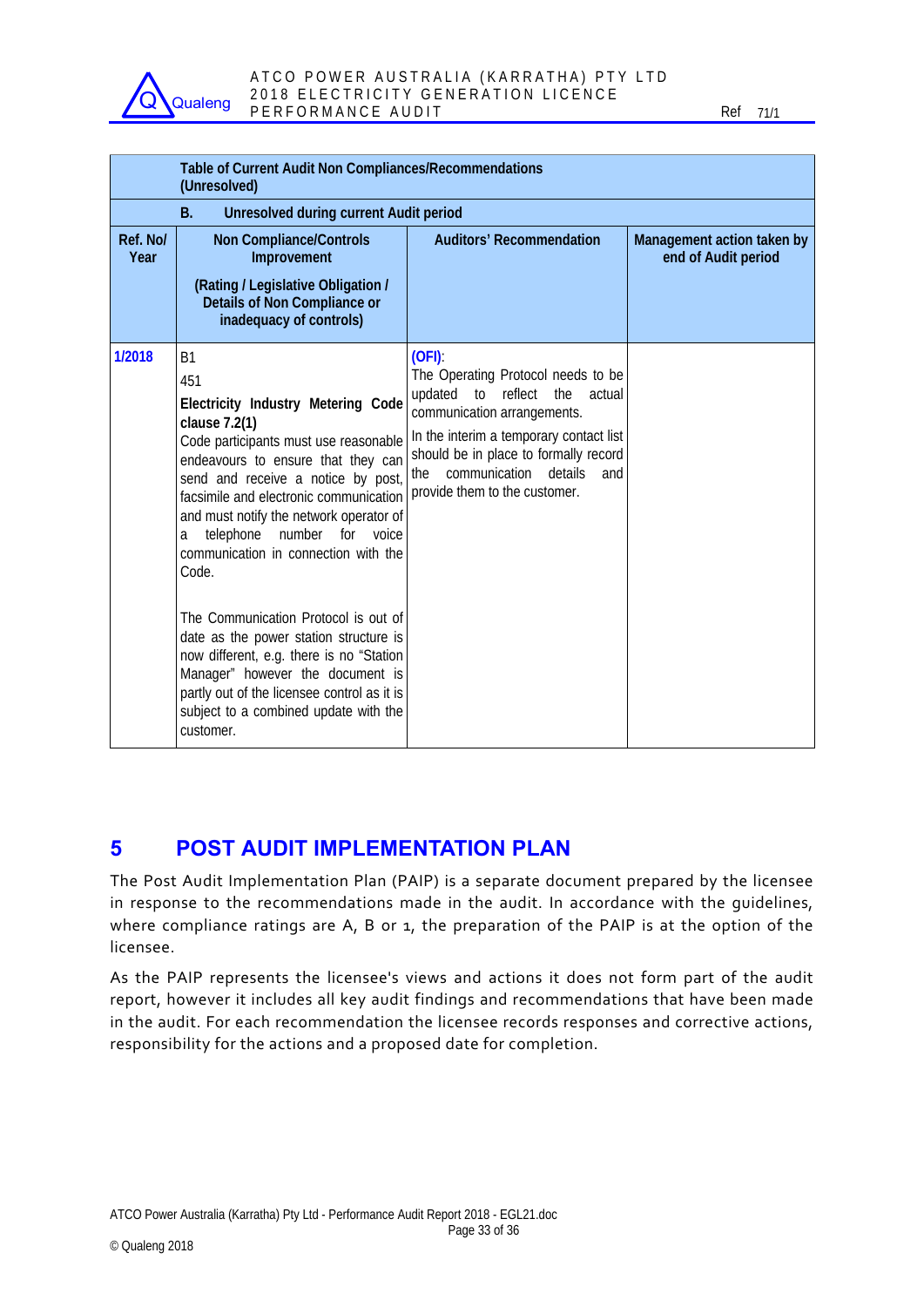# Appendix A - Documentation reviewed

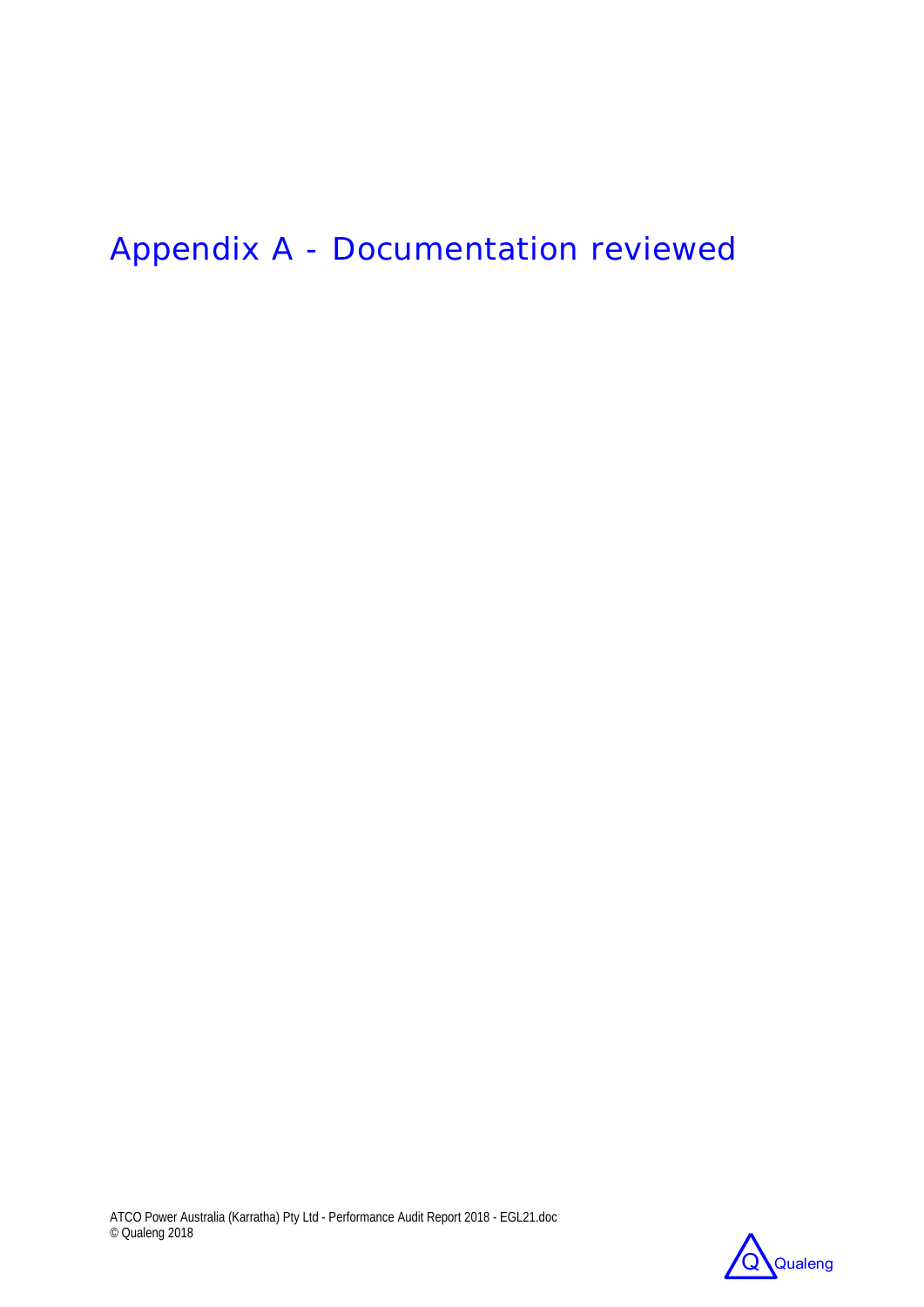#### **Key Documentation Reviewed**

#### Performance Audit

- 1. Electricity Generation Licence EGL21
- 2. Electricity Generation Licence Performance Audit 2014
- 3. Review Report 2014
- 4. Post Audit Implementation Plan 2014 ‐ Status
- 5. Compliance Reports
- 6. ERA letter noting receipt of Compliance Report
- 7. Economic Regulation Authority Letters on Status of Post Audit Implementation Plan 2014
- 8. Updated Post-Audit and Post-Review Implementation Plan 2015
- 9. Asset Management Plan
- 10. Licence fee payments 2014‐18
- 11. Audited Reports
- 12. Monthly Operating Reports
- 13. Power Purchase Agreement
- 14. Plant, Parts and Services Agreement
- 15. APAK Policies and Procedures list
- 16. ATCO Top Level Policies
- 17. ATCO Group Risk Management and Control Policy A-08
- 18. AA‐GRC‐CH‐01 Risk Management Committee (RMCC) Charter
- 19. APAK Risk Register
- 20. AA‐WHS‐PLA‐002 Crisis Management Plan
- 21. KPS‐RSK‐PL‐03 Business Continuity Plan
- 22. APAK‐WHS‐PLA‐008 Pandemic Plan
- 23. Karratha Power Station Turbine Contingency Plan [Loss of One Unit]
- 24. APA-APAK-GRC-WI01 Electricity Generation Licence Reporting Work Instruction
- 25. Name Plate Notification 10 August 2016
- 26. Master Obligations Register ‐ APAK Obligations
- 27. APAK Compliance Report 2017‐18 ‐ due diligence report
- 28. Signed Financial Statements
- 29. O&M Plan
- 30. Quarterly Operational Communication Meeting Report, APAK and Horizon Power (2014‐2018)
- 31. APAK Supply Constraint Notification to Horizon Power
- 32. Operating Protocol between APAK and Horizon Power
- 33. APAK‐ENG‐001‐GL Station Metering and Measurement Manual